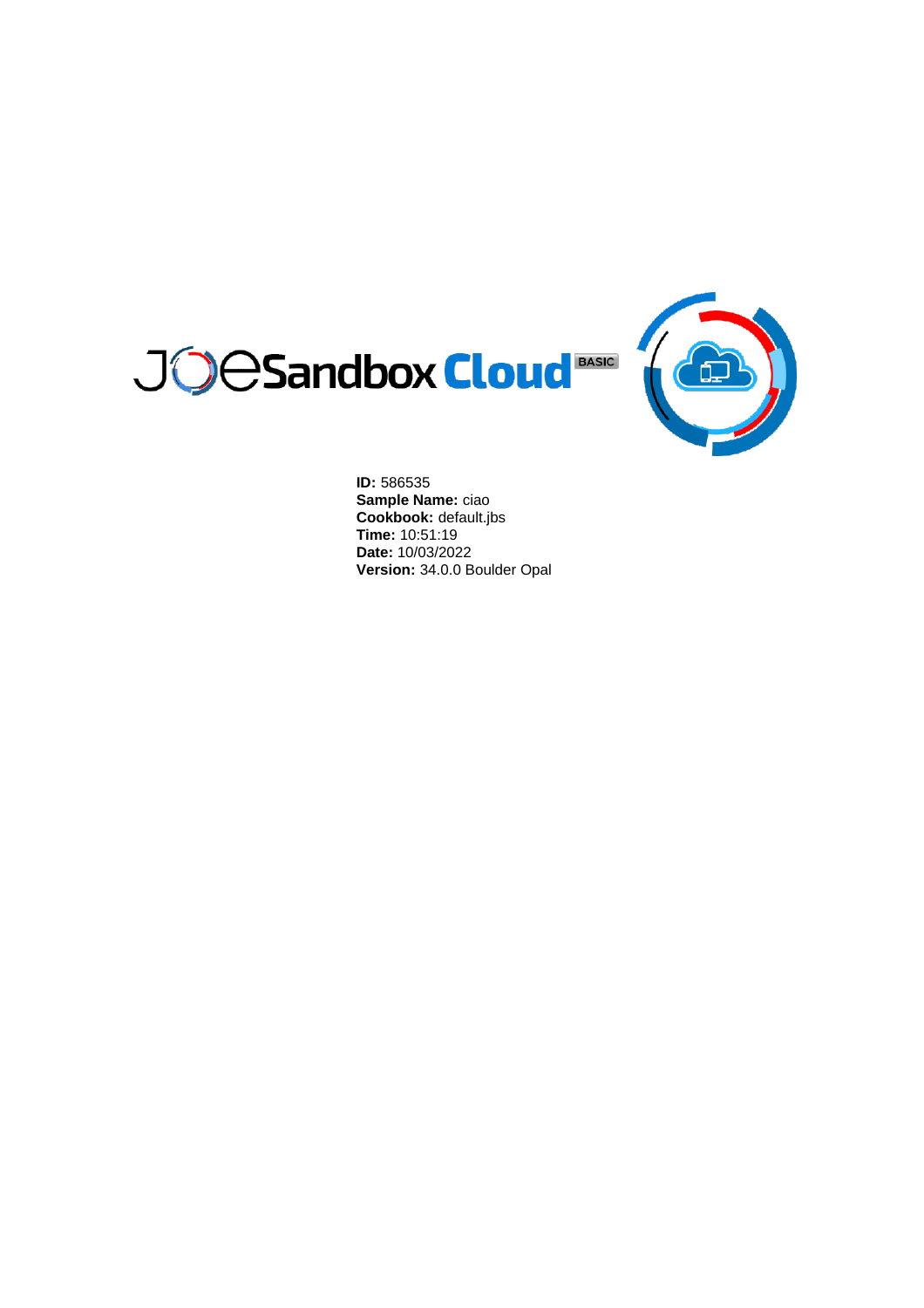## **Table of Contents**

<span id="page-1-0"></span>

| <b>Table of Contents</b>                                  | $\overline{c}$                              |
|-----------------------------------------------------------|---------------------------------------------|
| Windows Analysis Report ciao                              | 3                                           |
| Overview                                                  | $\mathsf 3$                                 |
| General Information                                       | $\overline{3}$                              |
| Detection                                                 | 3                                           |
| Signatures<br>Classification                              | 3<br>$\overline{3}$                         |
| Process Tree                                              | $\overline{3}$                              |
| Malware Configuration                                     | 3                                           |
| Threatname: Dridex                                        | $\overline{3}$                              |
| Yara Signatures                                           | $\overline{3}$                              |
| <b>Memory Dumps</b><br><b>Unpacked PEs</b>                | $\overline{\mathbf{3}}$<br>$\overline{4}$   |
| Sigma Signatures                                          | $\overline{\mathcal{L}}$                    |
| Joe Sandbox Signatures                                    | $\overline{\mathcal{L}}$                    |
| AV Detection                                              | $\overline{4}$                              |
| Compliance                                                | 4                                           |
| Networking<br>E-Banking Fraud                             | $\overline{\mathbf{r}}$<br>$\pmb{4}$        |
| Data Obfuscation                                          | $\overline{\mathcal{A}}$                    |
| Stealing of Sensitive Information                         | $\overline{5}$                              |
| <b>Remote Access Functionality</b><br>Mitre Att&ck Matrix | $\overline{5}$<br>$\overline{5}$            |
| <b>Behavior Graph</b>                                     | $\overline{5}$                              |
| Screenshots                                               | 6                                           |
| Thumbnails                                                | $\,$ 6 $\,$                                 |
| Antivirus, Machine Learning and Genetic Malware Detection | $\overline{7}$                              |
| <b>Initial Sample</b>                                     | 7                                           |
| <b>Dropped Files</b><br><b>Unpacked PE Files</b>          | $\overline{\mathfrak{c}}$<br>$\overline{7}$ |
| Domains                                                   | 7                                           |
| URLs                                                      | $\bf 8$                                     |
| Domains and IPs                                           | 8                                           |
| <b>Contacted Domains</b><br>URLs from Memory and Binaries | $\overline{8}$<br>$\overline{8}$            |
| World Map of Contacted IPs                                | $\overline{8}$                              |
| Public IPs<br><b>General Information</b>                  | $\bf 8$<br>$\overline{9}$                   |
| Warnings                                                  | $\overline{9}$                              |
| Simulations                                               | $\boldsymbol{9}$                            |
| <b>Behavior and APIs</b>                                  | $\boldsymbol{9}$                            |
| Joe Sandbox View / Context                                | 9                                           |
| IPs<br>Domains                                            | 9<br>10                                     |
| <b>ASNs</b>                                               | 10                                          |
| JA3 Fingerprints                                          | 10                                          |
| <b>Dropped Files</b>                                      | 10                                          |
| Created / dropped Files<br>Static File Info               | 10<br>10                                    |
| General                                                   | 10                                          |
| File Icon                                                 | 10                                          |
| Static PE Info<br>General                                 | 10<br>10                                    |
| <b>Entrypoint Preview</b>                                 | 11                                          |
| Data Directories<br>Sections                              | 12<br>12                                    |
| Resources                                                 | 12                                          |
| Imports<br>Version Infos                                  | 12<br>13                                    |
| Possible Origin                                           | 13                                          |
| Network Behavior                                          | 13                                          |
| <b>Network Port Distribution</b><br><b>TCP Packets</b>    | 13<br>13                                    |
| <b>UDP Packets</b>                                        | 14                                          |
| <b>DNS Queries</b>                                        | 14                                          |
| <b>DNS Answers</b>                                        | 14                                          |
| <b>Statistics</b><br>System Behavior                      | 14<br>14                                    |
| Analysis Process: ciao.exePID: 7040, Parent PID: 5024     | 14                                          |
| General                                                   | 14                                          |
| <b>File Activities</b><br><b>File Created</b>             | 15<br>15                                    |
| Disassembly                                               | 16                                          |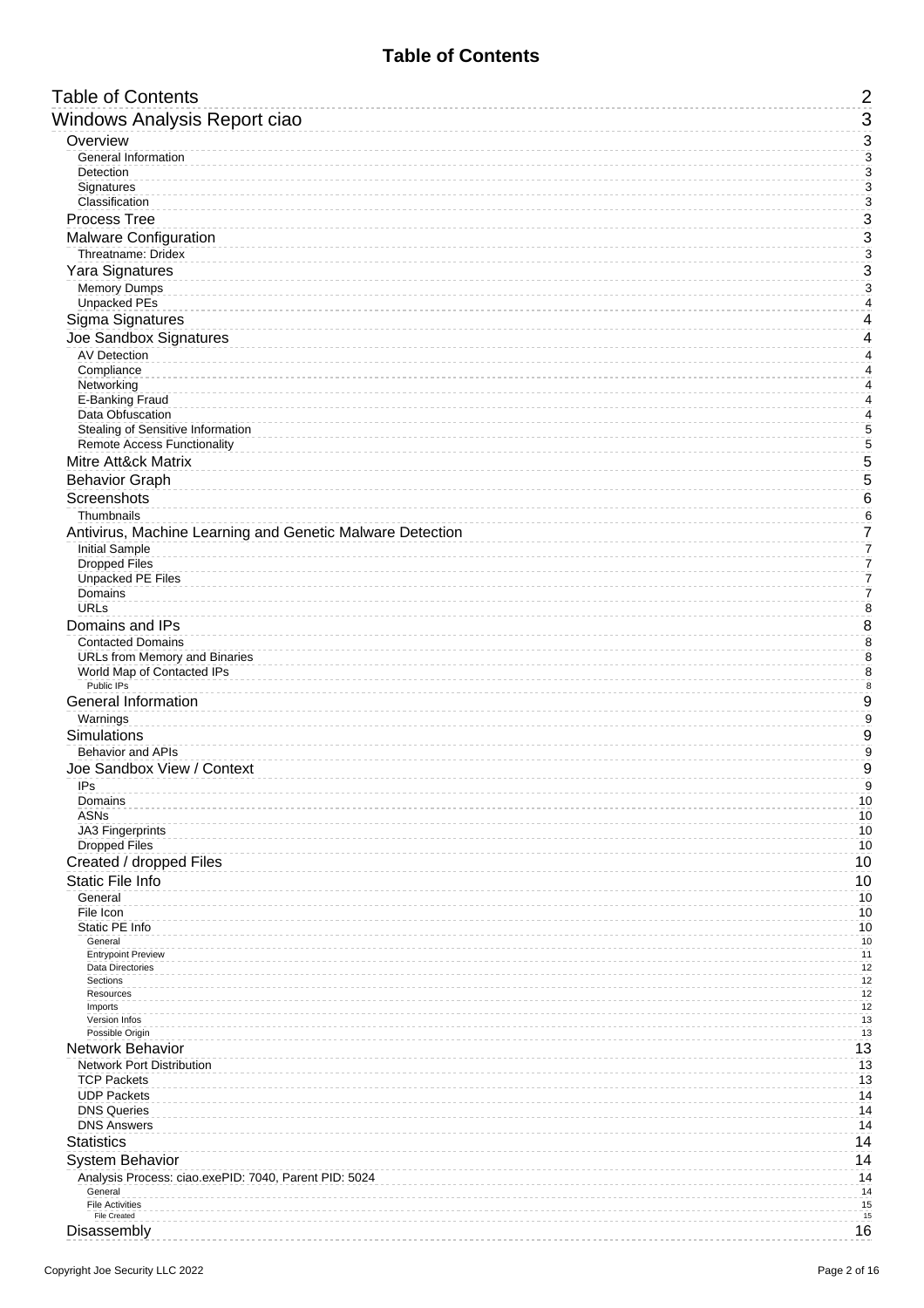# <span id="page-2-0"></span>**Windows Analysis Report**

**ciao**

### <span id="page-2-3"></span><span id="page-2-1"></span>**Overview**

<span id="page-2-2"></span>

<span id="page-2-5"></span><span id="page-2-4"></span>PE file contains strange resources

## <span id="page-2-6"></span>**[Process](#page-2-11) Tree**

- <span id="page-2-11"></span>**System is w10x64**
- [ciao.exe](#page-13-7) (PID: 7040 cmdline: "C:\Users\user\Desktop\ciao.exe" MD5: 2950930FD9685A9A7D26C965C529B60F)

**cleanup**

#### <span id="page-2-13"></span><span id="page-2-12"></span><span id="page-2-8"></span><span id="page-2-7"></span> $\mathcal{L}_{\mathcal{A}}$  and installation date of  $\mathcal{L}_{\mathcal{A}}$  and  $\mathcal{L}_{\mathcal{A}}$  and  $\mathcal{L}_{\mathcal{A}}$  and  $\mathcal{L}_{\mathcal{A}}$ *{ "Version": 10111, "C2 list": [ "172.104.87.236:1512", "111.230.104.169:3388", "103.199.16.245:1512", "123.206.58.135:8172" ], "RC4 keys": [ "b58Q3DBSSKBc6NV2yyV3b42Fe6ojFZI8N0WEB", "v6jcviKqGv6lx4uz0Uk6jZvCxPAlfkVHiJTrTCXnmNdXSzxXzMkdiXrFRnzJTUZjrSf1W" ] }* **Malware [Configuration](#page-2-12) [Threatname:](#page-2-13) Dridex**

<span id="page-2-10"></span><span id="page-2-9"></span>

| <b>Yara Signatures</b>                                                                    |                                   |                    |              |                |  |  |
|-------------------------------------------------------------------------------------------|-----------------------------------|--------------------|--------------|----------------|--|--|
| <b>Memory Dumps</b>                                                                       |                                   |                    |              |                |  |  |
| Source                                                                                    | Rule                              | <b>Description</b> | Author       | <b>Strings</b> |  |  |
| 00000000.00000002.695331937.00000000021F0000.00000<br>040.00000800.00020000.00000000.sdmp | JoeSecurity Crypt   Yara detected | CryptOne packer    | Joe Security |                |  |  |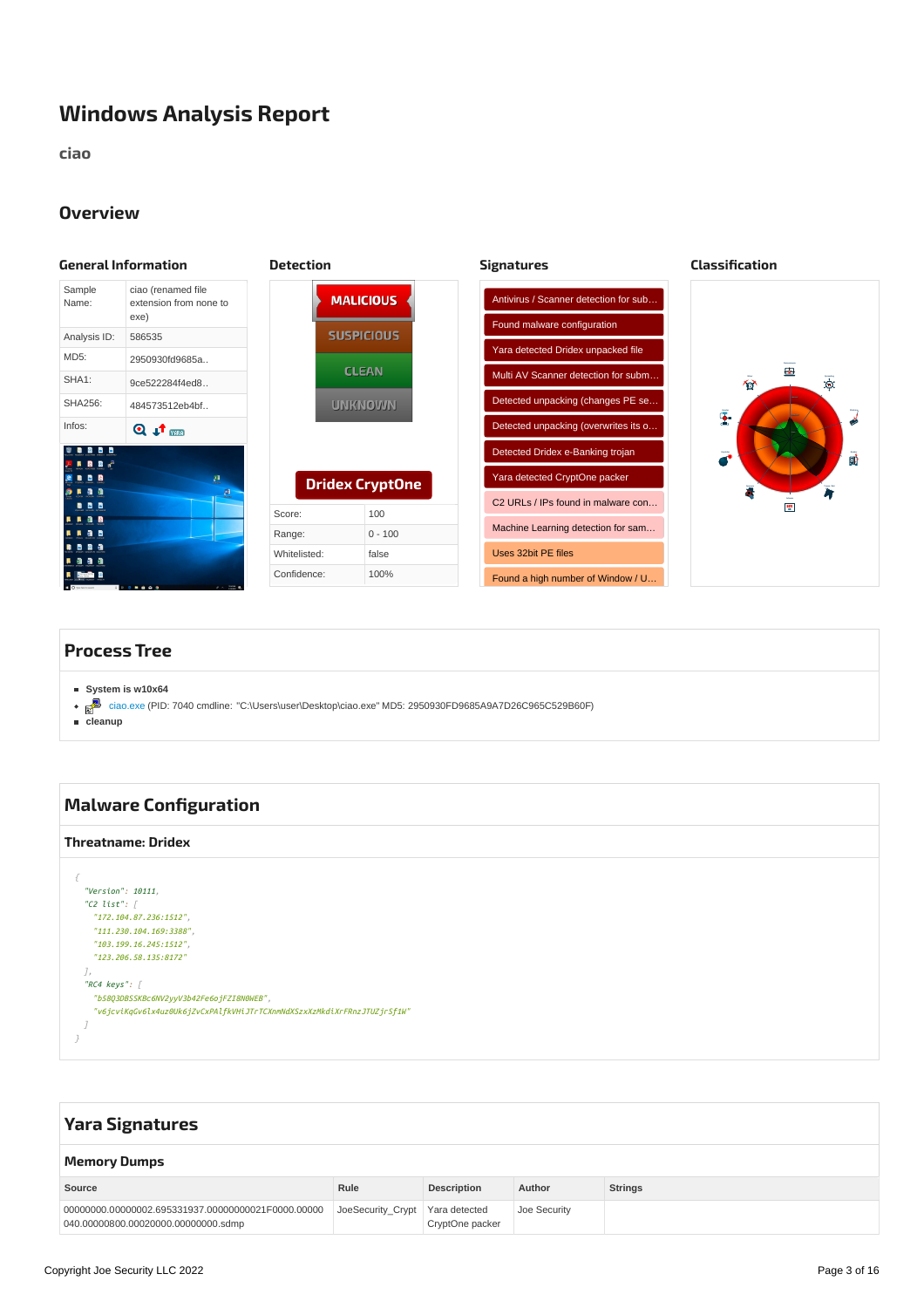<span id="page-3-9"></span><span id="page-3-8"></span>

| Source                                                                                    | Rule                       | <b>Description</b>                       | Author       | <b>Strings</b> |
|-------------------------------------------------------------------------------------------|----------------------------|------------------------------------------|--------------|----------------|
| 00000000.00000002.695387453.0000000002240000.00000<br>040.00000800.00020000.00000000.sdmp | JoeSecurity Dride<br>$x_1$ | Yara detected<br>Dridex unpacked<br>file | Joe Security |                |
| 00000000.00000002.694841619.0000000000400000.00000<br>040.00000001.01000000.00000003.sdmp | JoeSecurity Dride<br>$x_1$ | Yara detected<br>Dridex unpacked<br>file | Joe Security |                |

<span id="page-3-10"></span><span id="page-3-0"></span>

| <b>Unpacked PEs</b>                  |                            |                                          |              |                |  |  |  |
|--------------------------------------|----------------------------|------------------------------------------|--------------|----------------|--|--|--|
| Source                               | Rule                       | <b>Description</b>                       | Author       | <b>Strings</b> |  |  |  |
| 0.2. ciao.exe. 2240000.1. unpack     | JoeSecurity Dride<br>$x_1$ | Yara detected<br>Dridex unpacked<br>file | Joe Security |                |  |  |  |
| 0.2.ciao.exe.400000.0.raw.unpack     | JoeSecurity Dride<br>$x_1$ | Yara detected<br>Dridex unpacked<br>file | Joe Security |                |  |  |  |
| 0.2. ciao.exe. 2240000.1. raw.unpack | JoeSecurity Dride<br>$x_1$ | Yara detected<br>Dridex unpacked<br>file | Joe Security |                |  |  |  |
| 0.2.ciao.exe.400000.0.unpack         | JoeSecurity Dride<br>$x_1$ | Yara detected<br>Dridex unpacked<br>file | Joe Security |                |  |  |  |

## <span id="page-3-1"></span>**Sigma [Signatures](#page-3-11)**

<span id="page-3-11"></span>**⊘ No Sigma rule has matched**

# <span id="page-3-2"></span>**Joe Sandbox Signatures**

<span id="page-3-7"></span><span id="page-3-6"></span><span id="page-3-5"></span><span id="page-3-4"></span><span id="page-3-3"></span>

| <b>AV Detection</b>                                |  |
|----------------------------------------------------|--|
| Antivirus / Scanner detection for submitted sample |  |
| Found malware configuration                        |  |
| Multi AV Scanner detection for submitted file      |  |
| Machine Learning detection for sample              |  |
|                                                    |  |
| Compliance                                         |  |
| Detected unpacking (overwrites its own PE header)  |  |
|                                                    |  |
| <b>Networking</b>                                  |  |
| C2 URLs / IPs found in malware configuration       |  |
|                                                    |  |
| <b>E-Banking Fraud</b>                             |  |
| Yara detected Dridex unpacked file                 |  |
| Detected Dridex e-Banking trojan                   |  |
|                                                    |  |
| <b>Data Obfuscation</b>                            |  |
| Detected unpacking (changes PE section rights)     |  |
| Detected unpacking (overwrites its own PE header)  |  |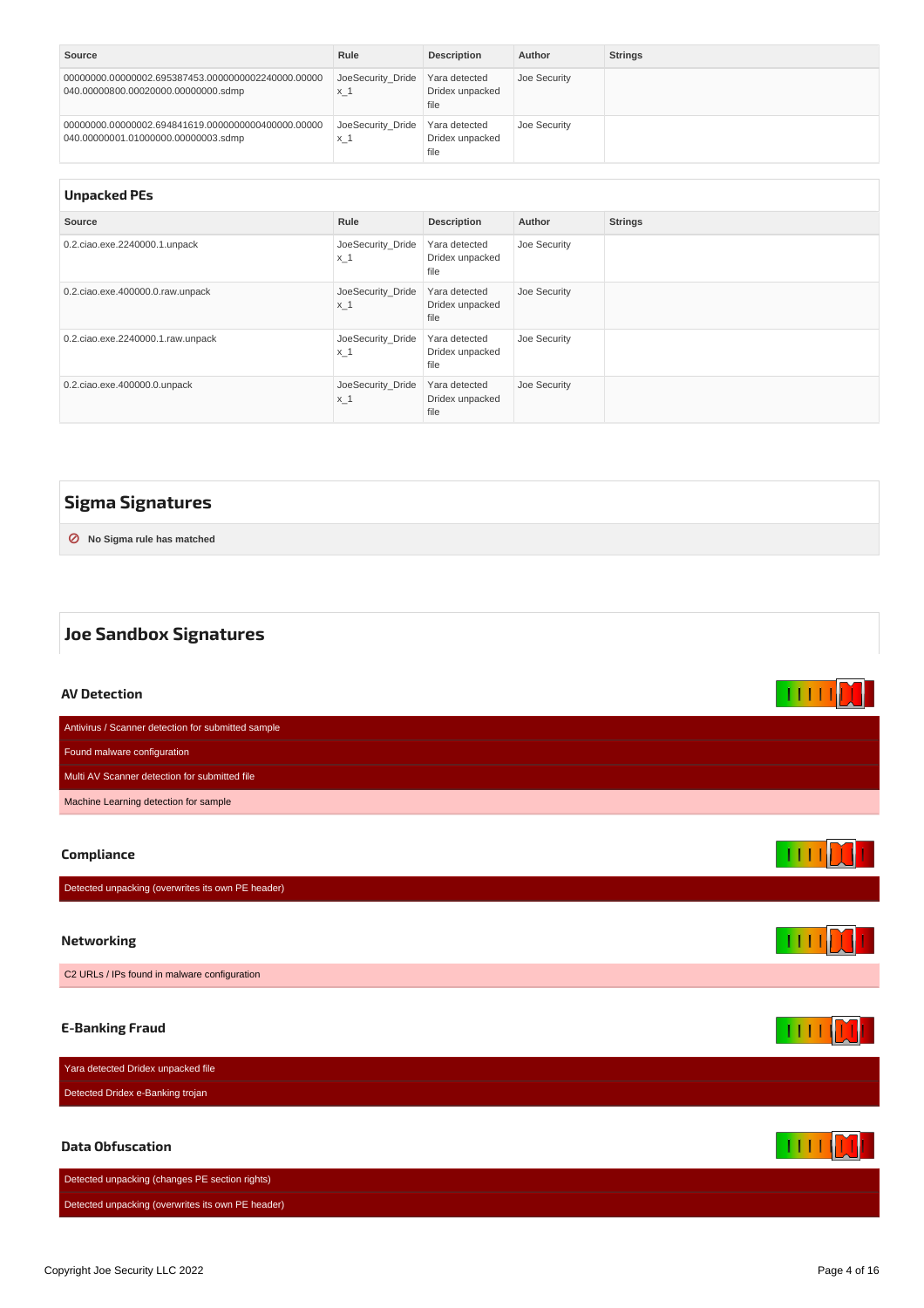## <span id="page-4-0"></span>Yara detected CryptOne packer

#### <span id="page-4-1"></span>**Remote Access Functionality**

Yara detected CryptOne packer

<span id="page-4-4"></span><span id="page-4-2"></span>

|                                              | <b>Mitre Att&amp;ck Matrix</b>             |                                                |                                                |                                                                  |                                    |                                                                                       |                                             |                                                                |                                                                      |                                                                    |                                                          |                                                             |                                                   |
|----------------------------------------------|--------------------------------------------|------------------------------------------------|------------------------------------------------|------------------------------------------------------------------|------------------------------------|---------------------------------------------------------------------------------------|---------------------------------------------|----------------------------------------------------------------|----------------------------------------------------------------------|--------------------------------------------------------------------|----------------------------------------------------------|-------------------------------------------------------------|---------------------------------------------------|
| <b>Initial</b><br><b>Access</b>              | <b>Execution</b>                           | Persistence                                    | <b>Privilege</b><br><b>Escalation</b>          | <b>Defense</b><br>Evasion                                        | <b>Credential</b><br><b>Access</b> | <b>Discovery</b>                                                                      | Lateral<br><b>Movement</b>                  | Collection                                                     | <b>Exfiltration</b>                                                  | Command<br>and<br>Control                                          | <b>Network</b><br><b>Effects</b>                         | Remote<br><b>Service</b><br><b>Effects</b>                  | Impact                                            |
| Valid<br>Accounts                            | $\mathbf{1}$<br><b>Native API</b>          | Path<br>Interceptio<br>n                       | Path<br>Interceptio<br>n                       | $\vert$ 1<br>Virtualizatio<br>n/Sandbox<br>Evasion               | <b>OS</b><br>Credential<br>Dumping | $\vert$ 1<br><b>Security</b><br><b>Software</b><br><b>Discovery</b>                   | Remote<br>Services                          | $\vert$ 1<br><b>Archive</b><br><b>Collected</b><br><b>Data</b> | Exfiltration<br>Over Other<br><b>Network</b><br>Medium               | $\vert$ 1<br>Encrypted<br>Channel                                  | Eavesdrop<br>on Insecure<br>Network<br>Communic<br>ation | Remotely<br>Track<br>Device<br>Without<br>Authorizati<br>on | Modify<br>System<br>Partition                     |
| Default<br>Accounts                          | Scheduled<br>Task/Job                      | Boot or<br>Logon<br>Initializatio<br>n Scripts | Boot or<br>Logon<br>Initializatio<br>n Scripts | $\vert$ 2<br><b>Obfuscated</b><br>Files or<br><b>Information</b> | <b>LSASS</b><br>Memory             | $\vert$ 1<br>Virtualizatio<br>n/Sandbox<br>Evasion                                    | Remote<br>Desktop<br>Protocol               | Data from<br>Removable<br>Media                                | Exfiltration<br>Over<br>Bluetooth                                    | $\vert$ 1 $\vert$<br>Non-<br><b>Standard</b><br>Port               | Exploit SS7<br>to Redirect<br>Phone<br>Calls/SMS         | Remotely<br>Wipe Data<br>Without<br>Authorizati<br>on       | Device<br>Lockout                                 |
| Domain<br>Accounts                           | At (Linux)                                 | Logon<br>Script<br>(Windows)                   | Logon<br>Script<br>(Windows)                   | $\boxed{2}$ $\boxed{2}$<br><b>Software</b><br>Packing            | Security<br>Account<br>Manager     | $\blacksquare$<br><b>Application</b><br>Window<br><b>Discovery</b>                    | SMB/Wind<br>ows Admin<br>Shares             | Data from<br>Network<br>Shared<br><b>Drive</b>                 | Automated<br>Exfiltration                                            | $\boxed{1}$<br>Non-<br><b>Application</b><br>Layer<br>Protocol     | <b>Exploit SS7</b><br>to Track<br>Device<br>Location     | Obtain<br>Device<br>Cloud<br><b>Backups</b>                 | <b>Delete</b><br>Device<br>Data                   |
| Local<br>Accounts                            | At<br>(Windows)                            | Logon<br>Script<br>(Mac)                       | Logon<br>Script<br>(Mac)                       | <b>Binary</b><br>Padding                                         | <b>NTDS</b>                        | $\boxed{1}$<br><b>Account</b><br><b>Discovery</b>                                     | Distributed<br>Component<br>Object<br>Model | Input<br>Capture                                               | Scheduled<br>Transfer                                                | $\mathbf{1} \mathbf{1}$<br><b>Application</b><br>Layer<br>Protocol | SIM Card<br>Swap                                         |                                                             | Carrier<br>Billing<br>Fraud                       |
| Cloud<br>Accounts                            | Cron                                       | Network<br>Logon<br>Script                     | Network<br>Logon<br>Script                     | Software<br>Packing                                              | LSA<br><b>Secrets</b>              | $\boxed{1}$<br><b>System</b><br>Owner/Use<br>r Discovery                              | <b>SSH</b>                                  | Keylogging                                                     | Data<br>Transfer<br><b>Size Limits</b>                               | Fallback<br>Channels                                               | Manipulate<br>Device<br>Communic<br>ation                |                                                             | Manipulate<br>App Store<br>Rankings<br>or Ratings |
| Replication<br>Through<br>Removable<br>Media | Launchd                                    | Rc.commo<br>n                                  | Rc.commo<br>n                                  | Steganogra<br>phy                                                | Cached<br>Domain<br>Credentials    | $\vert$ 1<br><b>System</b><br><b>Network</b><br>Configurati<br>on<br><b>Discovery</b> | <b>VNC</b>                                  | <b>GUI Input</b><br>Capture                                    | Exfiltration<br>Over <sub>C2</sub><br>Channel                        | Multiband<br>Communic<br>ation                                     | Jamming or<br>Denial of<br>Service                       |                                                             | Abuse<br>Accessibilit<br>y Features               |
| External<br>Remote<br>Services               | Scheduled<br>Task                          | Startup<br>Items                               | Startup<br>Items                               | Compile<br>After<br>Delivery                                     | <b>DCSync</b>                      | $\vert$ 1 $\vert$<br>File and<br><b>Directory</b><br><b>Discovery</b>                 | Windows<br>Remote<br>Manageme<br>nt         | Web Portal<br>Capture                                          | Exfiltration<br>Over<br>Alternative<br>Protocol                      | Commonly<br><b>Used Port</b>                                       | Roque Wi-<br><b>Fi Access</b><br>Points                  |                                                             | Data<br>Encrypted<br>for Impact                   |
| Drive-by<br>Compromis<br>e                   | Command<br>and<br>Scripting<br>Interpreter | Scheduled<br>Task/Job                          | Scheduled<br>Task/Job                          | Indicator<br>Removal<br>from Tools                               | Proc<br>Filesystem                 | $\boxed{1}$ $\boxed{3}$<br><b>System</b><br><b>Information</b><br><b>Discovery</b>    | Shared<br>Webroot                           | Credential<br>API<br>Hooking                                   | Exfiltration<br>Over<br>Symmetric<br>Encrypted<br>Non-C2<br>Protocol | Application<br>Layer<br>Protocol                                   | Downgrade<br>to Insecure<br>Protocols                    |                                                             | Generate<br>Fraudulent<br>Advertising<br>Revenue  |

# <span id="page-4-3"></span>**[Behavior](#page-5-2) Graph**





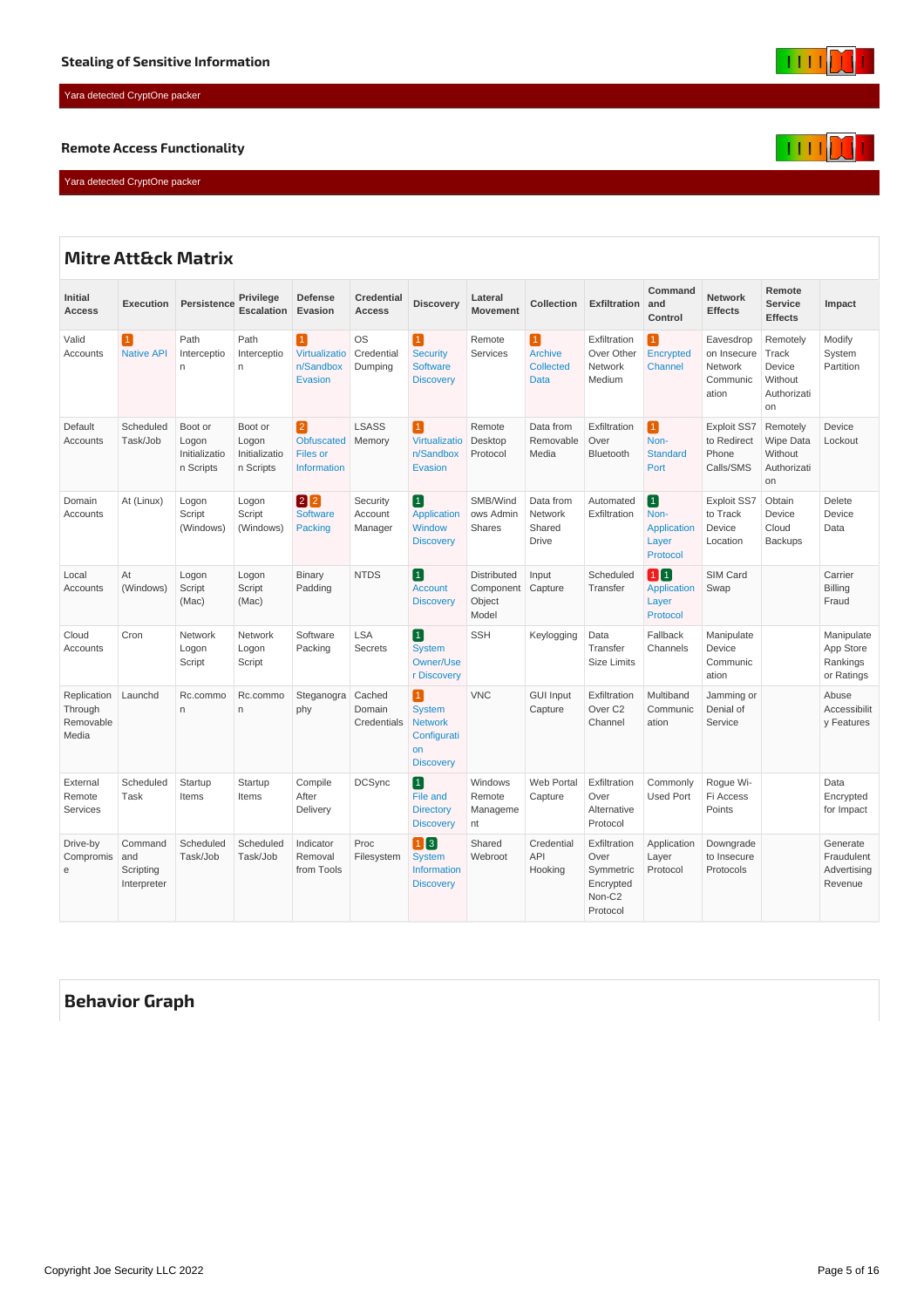<span id="page-5-2"></span>

<span id="page-5-3"></span><span id="page-5-1"></span><span id="page-5-0"></span>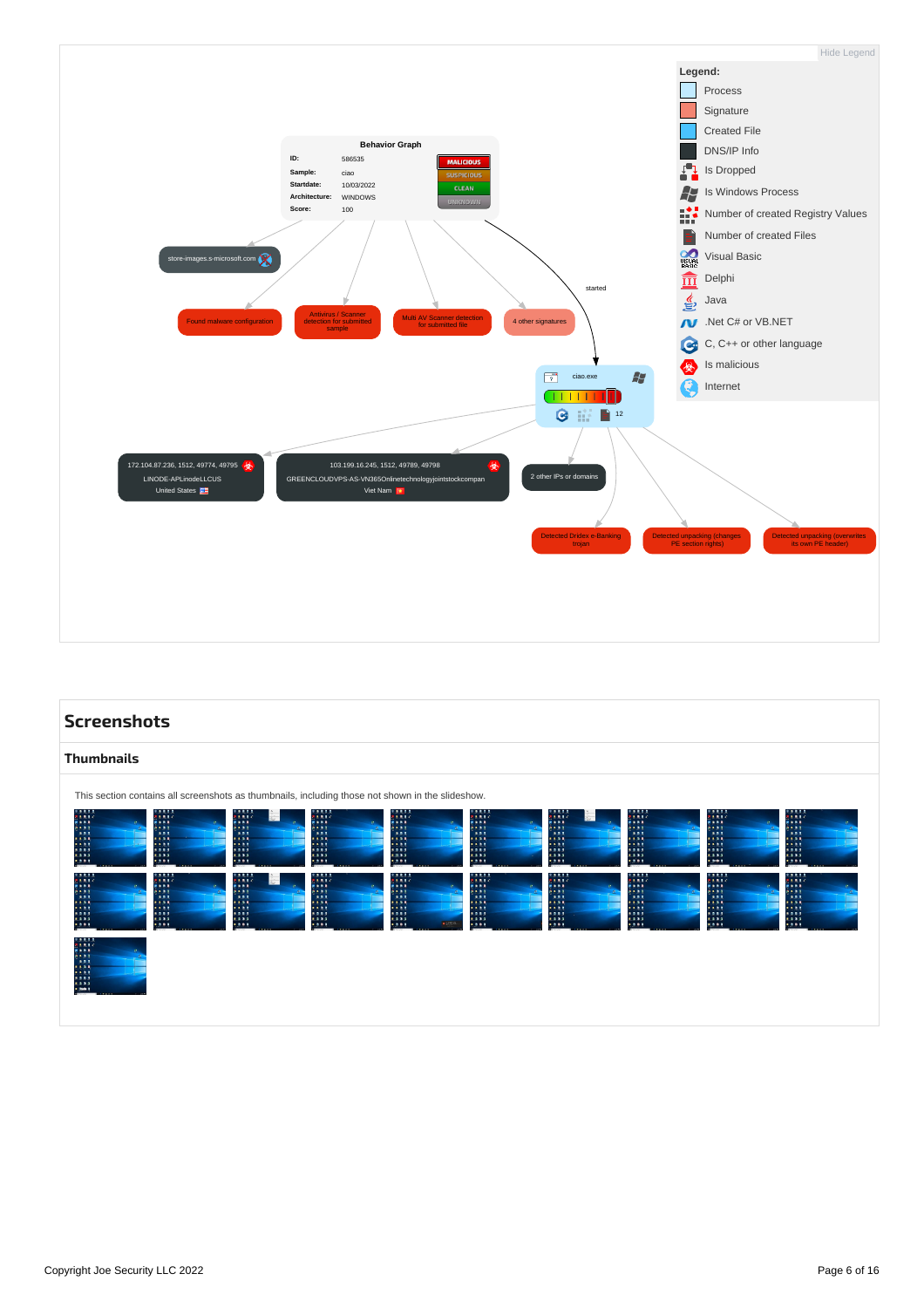<span id="page-6-5"></span>

## <span id="page-6-0"></span>**Antivirus, Machine Learning and Genetic Malware [Detection](#page-6-6)**

<span id="page-6-7"></span><span id="page-6-6"></span><span id="page-6-1"></span>

| <b>Initial Sample</b> |                  |                |                                     |               |  |  |
|-----------------------|------------------|----------------|-------------------------------------|---------------|--|--|
| Source                | <b>Detection</b> | Scanner        | Label                               | Link          |  |  |
| ciao.exe              | 32%              | Metadefender   |                                     | <b>Browse</b> |  |  |
| ciao.exe              | 93%              | ReversingLabs  | Win32.Infostealer.<br><b>Dridex</b> |               |  |  |
| ciao.exe              | 100%             | Avira          | HEUR/AGEN.1219<br>116               |               |  |  |
| ciao.exe              | 100%             | Joe Sandbox ML |                                     |               |  |  |

#### <span id="page-6-2"></span>**[Dropped](#page-6-8) Files**

<span id="page-6-8"></span>**⊘ No Antivirus matches**

#### <span id="page-6-3"></span>**[Unpacked](#page-6-9) PE Files**

<span id="page-6-9"></span>

| Source                       | <b>Detection</b> | Scanner | Label                 | Link | <b>Download</b>      |
|------------------------------|------------------|---------|-----------------------|------|----------------------|
| 0.0.ciao.exe.400000.0.unpack | 100%             | Avira   | HEUR/AGEN.12<br>19116 |      | <b>Download File</b> |
| 0.2.ciao.exe.400000.0.unpack | 100%             | Avira   | HEUR/AGEN.12<br>34144 |      | <b>Download File</b> |

<span id="page-6-4"></span>**[Domains](#page-7-6)**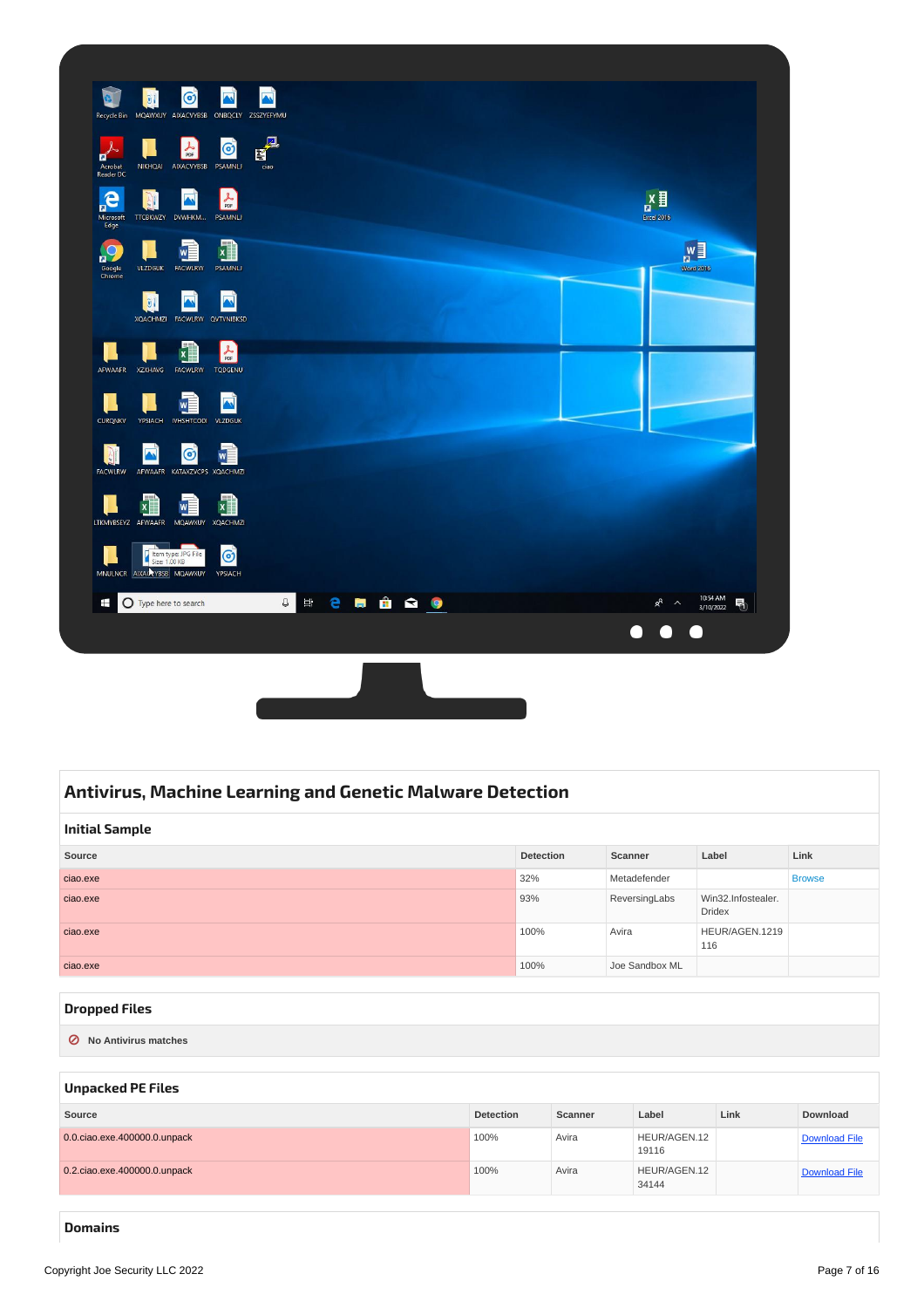<span id="page-7-7"></span><span id="page-7-6"></span><span id="page-7-0"></span>

| ◯ No Antivirus matches               |                  |                 |       |      |
|--------------------------------------|------------------|-----------------|-------|------|
|                                      |                  |                 |       |      |
| <b>URLs</b>                          |                  |                 |       |      |
| Source                               | <b>Detection</b> | Scanner         | Label | Link |
| http://https://123.206.58.135:8172/h | 0%               | Avira URL Cloud | safe  |      |

<span id="page-7-8"></span><span id="page-7-2"></span><span id="page-7-1"></span>

| <b>Domains and IPs</b>       |         |         |                  |                            |            |  |  |
|------------------------------|---------|---------|------------------|----------------------------|------------|--|--|
| <b>Contacted Domains</b>     |         |         |                  |                            |            |  |  |
| Name                         | IP      | Active  | <b>Malicious</b> | <b>Antivirus Detection</b> | Reputation |  |  |
| store-images.s-microsoft.com | unknown | unknown | false            |                            | high       |  |  |
|                              |         |         |                  |                            |            |  |  |

<span id="page-7-9"></span><span id="page-7-3"></span>

| URLs from Memory and Binaries |  |  |  |  |
|-------------------------------|--|--|--|--|
|-------------------------------|--|--|--|--|

<span id="page-7-10"></span>

| <b>Name</b>                          | Source                                                                                                  | <b>Malicious</b> | <b>Antivirus Detection</b> | Reputation |
|--------------------------------------|---------------------------------------------------------------------------------------------------------|------------------|----------------------------|------------|
| http://https://123.206.58.135:8172/h | ciao.exe. 00000000.00000002.694824738.00<br>0000000009D000.00000004.00000010.0002000<br>0.00000000.sdmp | false            | • Avira URL Cloud: safe    | unknown    |

## <span id="page-7-4"></span>**World Map of [Contacted](#page-7-11) IPs**

<span id="page-7-11"></span>

<span id="page-7-12"></span><span id="page-7-5"></span>

| <b>Public IPs</b> |         |                      |      |            |                                                                 |                  |  |  |
|-------------------|---------|----------------------|------|------------|-----------------------------------------------------------------|------------------|--|--|
| IP                | Domain  | Country              | Flag | <b>ASN</b> | <b>ASN Name</b>                                                 | <b>Malicious</b> |  |  |
| 123.206.58.135    | unknown | China                |      | 45090      | CNNIC-TENCENT-NET-<br>APShenzhenTencentComp<br>uterSystemsCompa | true             |  |  |
| 103.199.16.245    | unknown | Viet Nam             |      | 63734      | GREENCLOUDVPS-AS-<br>VN365Onlinetechnologyjoin<br>tstockcompan  | true             |  |  |
| 111.230.104.169   | unknown | China                |      | 45090      | CNNIC-TENCENT-NET-<br>APShenzhenTencentComp<br>uterSystemsCompa | true             |  |  |
| 172.104.87.236    | unknown | <b>United States</b> | ≊    | 63949      | LINODE-APLinodeLLCUS                                            | true             |  |  |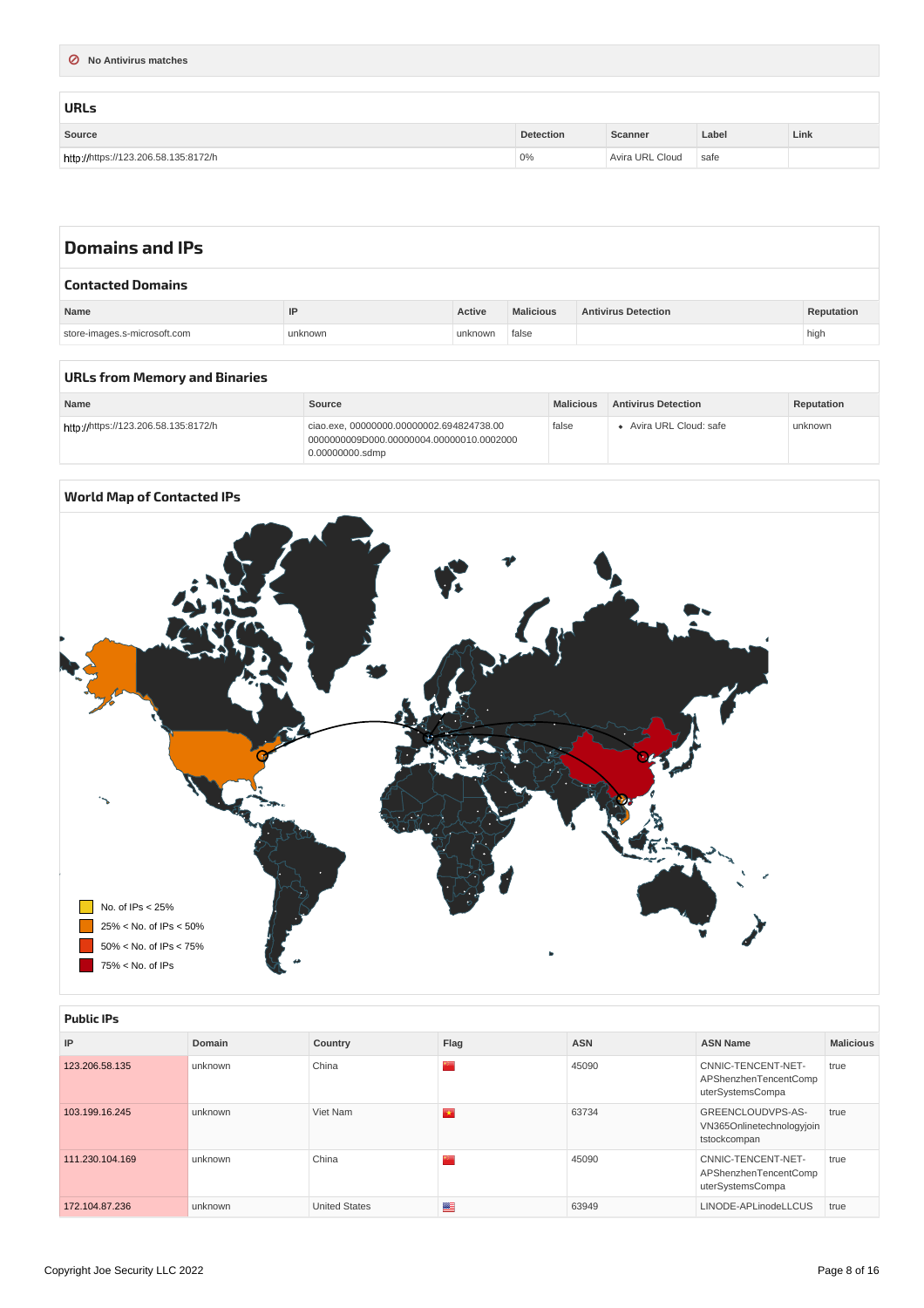<span id="page-8-6"></span><span id="page-8-0"></span>

| <b>General Information</b>                            |                                                                                                                                 |
|-------------------------------------------------------|---------------------------------------------------------------------------------------------------------------------------------|
| Joe Sandbox Version:                                  | 34.0.0 Boulder Opal                                                                                                             |
| Analysis ID:                                          | 586535                                                                                                                          |
| Start date:                                           | 10.03.2022                                                                                                                      |
| Start time:                                           | 10:51:19                                                                                                                        |
| Joe Sandbox Product:                                  | CloudBasic                                                                                                                      |
| Overall analysis duration:                            | 0h 7m 18s                                                                                                                       |
| Hypervisor based Inspection enabled:                  | false                                                                                                                           |
| Report type:                                          | light                                                                                                                           |
| Sample file name:                                     | ciao (renamed file extension from none to exe)                                                                                  |
| Cookbook file name:                                   | default.jbs                                                                                                                     |
| Analysis system description:                          | Windows 10 64 bit v1803 with Office Professional Plus 2016, Chrome 85, IE 11, Adobe Reader DC 19, Java 8 Update 211             |
| Number of analysed new started processes<br>analysed: | 13                                                                                                                              |
| Number of new started drivers analysed:               | $\mathsf 0$                                                                                                                     |
| Number of existing processes analysed:                | $\mathsf{O}\xspace$                                                                                                             |
| Number of existing drivers analysed:                  | $\mathsf 0$                                                                                                                     |
| Number of injected processes analysed:                | $\mathbf 0$                                                                                                                     |
| Technologies:                                         | • HCA enabled<br>• EGA enabled<br>• HDC enabled<br>• AMSI enabled                                                               |
| Analysis Mode:                                        | default                                                                                                                         |
| Analysis stop reason:                                 | Timeout                                                                                                                         |
| Detection:                                            | MAL                                                                                                                             |
| Classification:                                       | mal100.bank.troj.evad.winEXE@1/0@1/4                                                                                            |
| <b>EGA</b> Information:                               | • Successful, ratio: 100%                                                                                                       |
| HDC Information:                                      | • Successful, ratio: 3.9% (good quality ratio 3.9%)<br>Quality average: 78.9%<br>$\bullet$<br>• Quality standard deviation: 16% |
| <b>HCA</b> Information:                               | · Successful, ratio: 100%<br>• Number of executed functions: 0<br>· Number of non-executed functions: 0                         |
| Cookbook Comments:                                    | • Adjust boot time<br>• Enable AMSI                                                                                             |

#### <span id="page-8-1"></span>**[Warnings](#page-8-7)**

- <span id="page-8-7"></span>Exclude process from analysis (whitelisted): audiodg.exe, BackgroundTransferHost.exe, RuntimeBroker.exe, WMIADAP.exe, backgroundTaskHost.exe, svchost.exe
- Excluded IPs from analysis (whitelisted): 23.211.5.146, 23.211.6.115
- Excluded domains from analysis (whitelisted): ris.api.iris.microsoft.com, storeedgefd.dsx.mp.microsoft.com.edgekey.net.globalredir.akadns.net, e12564.dspb.akamaiedge.net, client.wn s.windows.com, fs.microsoft.com, ctldl.windowsupdate.com, store-images.s-microsoft.com-c.edgekey.net, e16646.dscg.akamaiedge.net, img-prod-cms-rt-microsoft-com.akamaized.net, storeedgefd.dsx.mp.microsoft.com.edgekey.net, storeedgefd.xbetservices.akadns.net, storeedgefd.dsx.mp.microsoft.com
- Report size getting too big, t oo many NtEnumerateKey calls f ound.
- Report size getting too big, t oo many NtEnumerateValueKey calls found.
- Report size getting too big, t oo many NtOpenFile calls found.
- Report size getting too big, t oo many NtProtectVirtualMemory calls found.
- Report size getting too big, t oo many NtQueryAttributesFile calls found.
- Report size getting too big, t oo many NtQueryValueKey calls found.
- VT rate limit hit for: ciao.exe

<span id="page-8-9"></span><span id="page-8-8"></span><span id="page-8-3"></span><span id="page-8-2"></span>

| <b>Simulations</b>       |                        |                                              |  |  |  |  |
|--------------------------|------------------------|----------------------------------------------|--|--|--|--|
| <b>Behavior and APIs</b> |                        |                                              |  |  |  |  |
| Time                     | <b>Type</b>            | <b>Description</b>                           |  |  |  |  |
| 10:52:57                 | <b>API Interceptor</b> | 7x Sleep call for process: ciao.exe modified |  |  |  |  |

## <span id="page-8-5"></span><span id="page-8-4"></span>**Joe [Sandbox](#page-9-10) View / Context**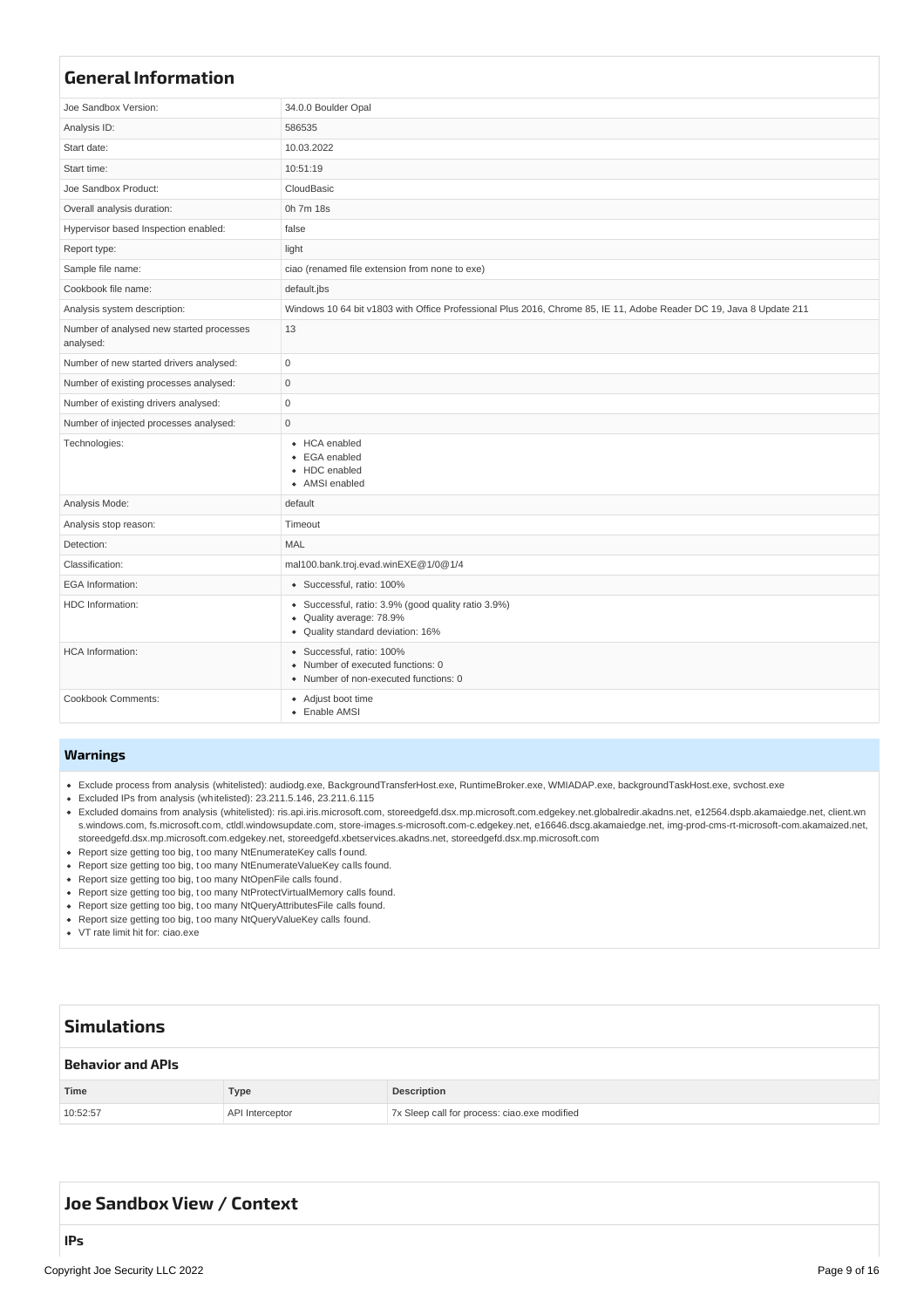<span id="page-9-13"></span><span id="page-9-12"></span><span id="page-9-11"></span><span id="page-9-10"></span><span id="page-9-2"></span><span id="page-9-1"></span><span id="page-9-0"></span>

| O No context            |
|-------------------------|
|                         |
| <b>Domains</b>          |
| ◯ No context            |
|                         |
| <b>ASNs</b>             |
| $\oslash$ No context    |
|                         |
| <b>JA3 Fingerprints</b> |
| O No context            |
|                         |
| <b>Dropped Files</b>    |
| O No context            |
|                         |

# <span id="page-9-15"></span><span id="page-9-14"></span><span id="page-9-4"></span><span id="page-9-3"></span>**Created / [dropped](#page-9-16) Files**

<span id="page-9-16"></span>**⊘ No created / dropped files found**

<span id="page-9-17"></span><span id="page-9-6"></span><span id="page-9-5"></span>

| <b>Static File Info</b>  |                                                                                                                                                                                                                                                  |  |  |  |  |  |
|--------------------------|--------------------------------------------------------------------------------------------------------------------------------------------------------------------------------------------------------------------------------------------------|--|--|--|--|--|
| General                  |                                                                                                                                                                                                                                                  |  |  |  |  |  |
| File type:               | PE32 executable (GUI) Intel 80386, for MS Windows                                                                                                                                                                                                |  |  |  |  |  |
| Entropy (8bit):          | 6.108652688508333                                                                                                                                                                                                                                |  |  |  |  |  |
| TrID:                    | • Win32 Executable (generic) a (10002005/4) 99.96%<br>• Generic Win/DOS Executable (2004/3) 0.02%<br>• DOS Executable Generic (2002/1) 0.02%<br>• VXD Driver (31/22) 0.00%<br>• Autodesk FLIC Image File (extensions: flc, fli, cel) (7/3) 0.00% |  |  |  |  |  |
| File name:               | ciao.exe                                                                                                                                                                                                                                         |  |  |  |  |  |
| File size:               | 466432                                                                                                                                                                                                                                           |  |  |  |  |  |
| MD5:                     | 2950930fd9685a9a7d26c965c529b60f                                                                                                                                                                                                                 |  |  |  |  |  |
| SHA1:                    | 9ce522284f4ed862d0815968c91451f074b85e81                                                                                                                                                                                                         |  |  |  |  |  |
| <b>SHA256:</b>           | 484573512eb4bf8cbfd85c4b209bc12bfc17cd873d733cfc4b49ce13914b9443                                                                                                                                                                                 |  |  |  |  |  |
| SHA512:                  | fc69da1dfef82ea8d74811a5296e24ccc11eedf98421d44eefcf9e89132642befdfc6d06c43a8a98bcbab9b83c9557b1570f6ee89c58f525a9840c648e828f27                                                                                                                 |  |  |  |  |  |
| SSDEEP:                  | 6144:we9ZfcAcig3SuEE/UPTYkkK795PuBSciRzWpIOiM35e9ZOe9ZDe9Z:bEfh3SW/Uc5K73PuBMR37p6                                                                                                                                                               |  |  |  |  |  |
| File Content<br>Preview: |                                                                                                                                                                                                                                                  |  |  |  |  |  |

#### <span id="page-9-7"></span>**File [Icon](#page-9-18)**

<span id="page-9-18"></span>

c092d090bc0d990b

#### <span id="page-9-8"></span>**[Static](#page-11-4) PE Info**

<span id="page-9-9"></span>

| General                         |                                                                                           |               |
|---------------------------------|-------------------------------------------------------------------------------------------|---------------|
| Entrypoint:                     | 0x4454e0                                                                                  |               |
| <b>Entrypoint Section:</b>      | .text                                                                                     |               |
| Digitally signed:               | false                                                                                     |               |
| Imagebase:                      | 0x400000                                                                                  |               |
| Subsystem:                      | windows gui                                                                               |               |
| Image File Characteristics:     | LOCAL SYMS STRIPPED, 32BIT MACHINE, EXECUTABLE IMAGE, LINE NUMS STRIPPED, RELOCS STRIPPED |               |
| Copyright Joe Security LLC 2022 |                                                                                           | Page 10 of 16 |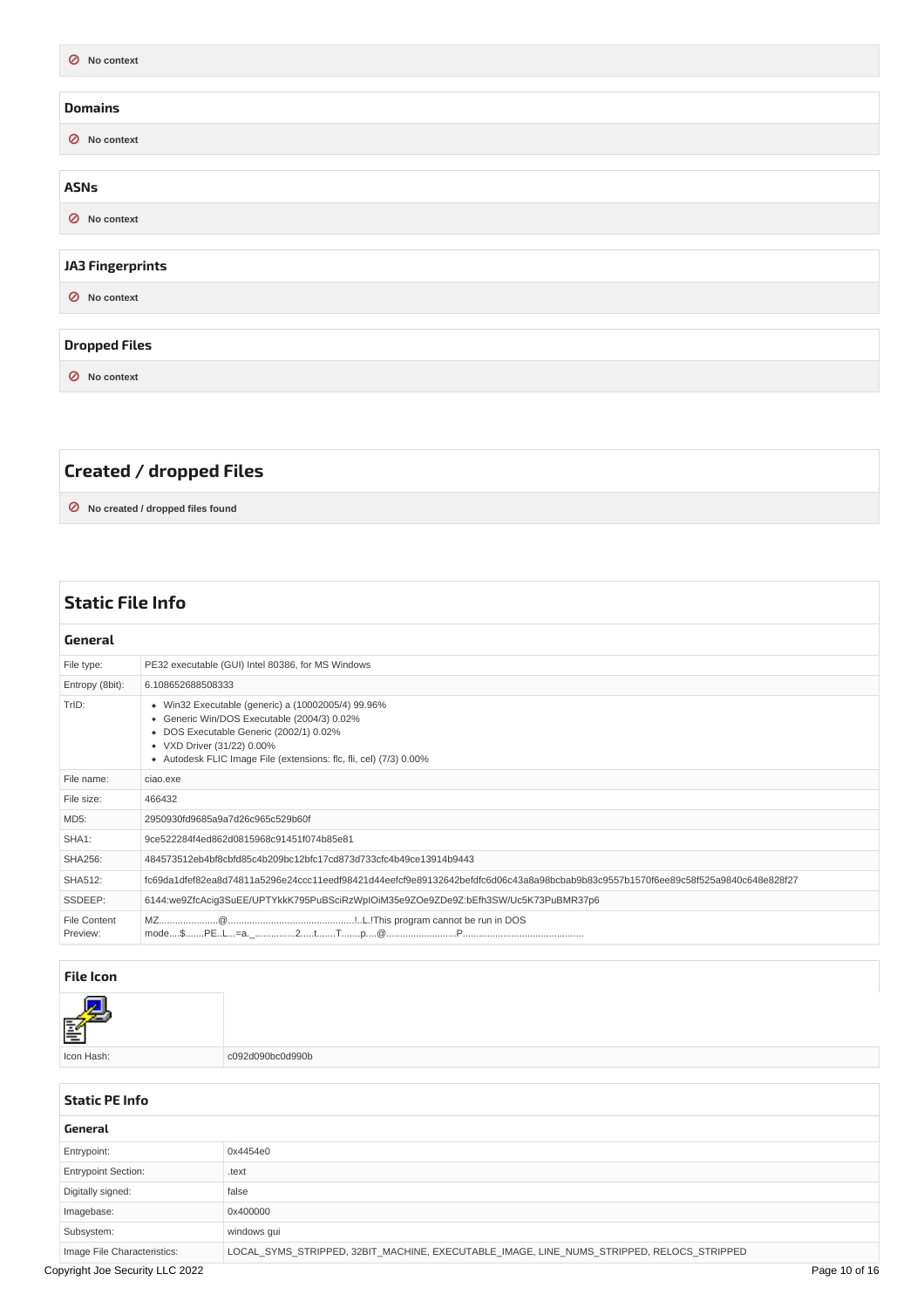<span id="page-10-2"></span><span id="page-10-1"></span>

| <b>DLL Characteristics:</b> |                                           |
|-----------------------------|-------------------------------------------|
| Time Stamp:                 | 0x5FD2613D [Thu Dec 10 17:56:13 2020 UTC] |
| <b>TLS Callbacks:</b>       |                                           |
| CLR (.Net) Version:         |                                           |
| OS Version Major:           | 4                                         |
| OS Version Minor:           | 0                                         |
| File Version Major:         | 4                                         |
| File Version Minor:         | 0                                         |
| Subsystem Version Major:    | 4                                         |
| Subsystem Version Minor:    | $\mathbf 0$                               |
| Import Hash:                | eba97c0a4b1876634a464e9c065450fb          |

#### <span id="page-10-0"></span>**[Entrypoint](#page-10-3) Preview**

<span id="page-10-3"></span>

| Instruction                          |               |
|--------------------------------------|---------------|
| push ebp                             |               |
| mov ebp, esp                         |               |
| sub esp, 4Ch                         |               |
| mov dword ptr [ebp-04h], 00000000h   |               |
| push 0046D354h                       |               |
| call dword ptr [0046D680h]           |               |
| mov dword ptr [0046DC60h], 00000000h |               |
| jmp 00007FDBDC71609Fh                |               |
| mov eax, dword ptr [0046DC60h]       |               |
| add eax, 01h                         |               |
| mov dword ptr [0046DC60h], eax       |               |
| cmp dword ptr [0046DC60h], 0000107Fh |               |
| jnc 00007FDBDC71609Ah                |               |
| call dword ptr [0046D670h]           |               |
| jmp 00007FDBDC716071h                |               |
| push 0046D36Ch                       |               |
| call dword ptr [0046D684h]           |               |
| call dword ptr [0046D578h]           |               |
| cmp eax, 02h                         |               |
| je 00007FDBDC716099h                 |               |
| xor eax, eax                         |               |
| jmp 00007FDBDC716F82h                |               |
| call 00007FDBDC715FFEh               |               |
| cmp dword ptr [ebp-04h], 00000000h   |               |
| je 00007FDBDC7160A4h                 |               |
| push 0000231Eh                       |               |
| push 0000231Eh                       |               |
| call 00007FDBDC715F19h               |               |
| add esp, 08h                         |               |
| cmp dword ptr [ebp-04h], 00000000h   |               |
| je 00007FDBDC7160A4h                 |               |
| push 0000231Eh                       |               |
| push 0000231Eh                       |               |
| call 00007FDBDC715F01h               |               |
| add esp, 08h                         |               |
| cmp dword ptr [ebp-04h], 00000000h   |               |
| je 00007FDBDC7160A4h                 |               |
| push 0000231Eh                       |               |
| push 0000231Eh                       |               |
| call 00007FDBDC715EE9h               |               |
| add esp, 08h                         |               |
| mov dword ptr [0046DC60h], 00000000h |               |
| jmp 00007FDBDC7160A1h                |               |
| mov ecx, dword ptr [0046DC60h]       |               |
| add ecx, 01h                         |               |
| mov dword ptr [0000DC60h], ecx       |               |
| Copyright Joe Security LLC 2022      | Page 11 of 16 |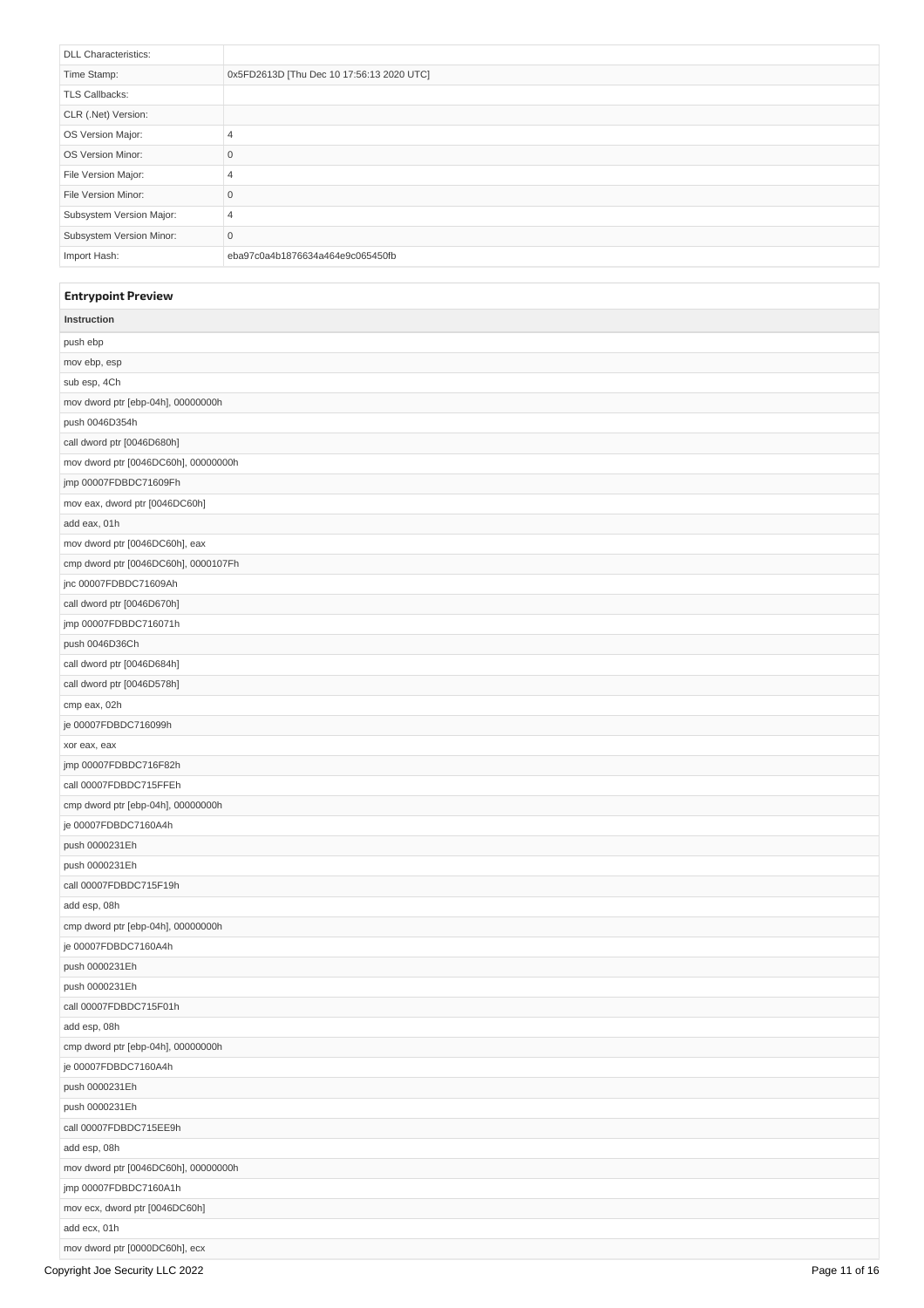# <span id="page-11-4"></span><span id="page-11-0"></span>**Data [Directories](#page-11-5)**

<span id="page-11-5"></span>

| Data Directories       |                     |                      |  |  |  |  |  |  |
|------------------------|---------------------|----------------------|--|--|--|--|--|--|
| <b>Virtual Address</b> | <b>Virtual Size</b> | <b>Is in Section</b> |  |  |  |  |  |  |
| 0x0                    | 0x0                 |                      |  |  |  |  |  |  |
| 0x6d3a4                | 0x78                | .data                |  |  |  |  |  |  |
| 0x73000                | 0x14c8              | .rsrc                |  |  |  |  |  |  |
| 0x0                    | 0x0                 |                      |  |  |  |  |  |  |
| 0x0                    | 0x0                 |                      |  |  |  |  |  |  |
| 0x0                    | 0x0                 |                      |  |  |  |  |  |  |
| 0x0                    | 0x0                 |                      |  |  |  |  |  |  |
| 0x0                    | 0x0                 |                      |  |  |  |  |  |  |
| 0x0                    | 0x0                 |                      |  |  |  |  |  |  |
| 0x0                    | 0x0                 |                      |  |  |  |  |  |  |
| 0x0                    | 0x0                 |                      |  |  |  |  |  |  |
| 0x0                    | 0x0                 |                      |  |  |  |  |  |  |
| 0x6d564                | 0x148               | .data                |  |  |  |  |  |  |
| 0x0                    | 0x0                 |                      |  |  |  |  |  |  |
| 0x0                    | 0x0                 |                      |  |  |  |  |  |  |
| 0x0                    | 0x0                 |                      |  |  |  |  |  |  |
|                        |                     |                      |  |  |  |  |  |  |

#### <span id="page-11-1"></span>**[Sections](#page-11-6)**

<span id="page-11-6"></span>

| Name   | <b>Virtual Address</b> | <b>Virtual Size</b> | <b>Raw Size</b> | <b>Xored PE</b> | <b>ZLIB Complexity</b> | File Type | Entropy          | <b>Characteristics</b>                                                           |  |
|--------|------------------------|---------------------|-----------------|-----------------|------------------------|-----------|------------------|----------------------------------------------------------------------------------|--|
| .text  | 0x1000                 | 0x454f7             | 0x45600         | False           | 0.843774634009         | data      | 7.42644876953    | IMAGE SCN MEM EXECUTE,<br>IMAGE SCN CNT CODE,<br>IMAGE SCN MEM READ              |  |
| .rdata | 0x47000                | 0x1c2               | 0x200           | False           | 0.5859375              | data      | 4.23847909032    | IMAGE SCN CNT INITIALIZED<br>DATA, IMAGE SCN MEM READ                            |  |
| .text3 | 0x48000                | 0x1adb0             | 0x1ae00         | False           | 0.0012082122093        | data      | 0.00862531644872 | IMAGE SCN CNT INITIALIZED<br>DATA, IMAGE SCN MEM READ                            |  |
| .text2 | 0x63000                | 0x4e20              | 0x5000          | False           | 0.59052734375          | data      | 5.00603909334    | IMAGE SCN CNT INITIALIZED<br>DATA, IMAGE SCN MEM READ                            |  |
| .data  | 0x68000                | 0x5cc0              | 0x5e00          | False           | 0.580119680851         | data      | 5.33430480294    | IMAGE SCN CNT INITIALIZED<br>DATA.<br>IMAGE SCN MEM WRITE,<br>IMAGE SCN MEM READ |  |
| .data3 | 0x6e000                | 0x4e20              | 0x5000          | False           | 0.59052734375          | data      | 5.00603909334    | IMAGE SCN MEM WRITE,<br>IMAGE SCN CNT CODE,<br>IMAGE SCN MEM READ                |  |
| .rsrc  | 0x73000                | 0x14c8              | 0x1600          | False           | 0.25390625             | data      | 2.95023024978    | IMAGE SCN CNT INITIALIZED<br>DATA, IMAGE SCN MEM READ                            |  |

<span id="page-11-2"></span>**[Resources](#page-11-7)**

<span id="page-11-7"></span>

| nesvultes     |            |             |                                                                                                                           |          |                      |  |  |
|---------------|------------|-------------|---------------------------------------------------------------------------------------------------------------------------|----------|----------------------|--|--|
| <b>Name</b>   | <b>RVA</b> | <b>Size</b> | <b>Type</b>                                                                                                               | Language | Country              |  |  |
| RT ICON       | 0x731d8    | 0x128       | <b>GLS BINARY LSB FIRST</b>                                                                                               | English  | <b>United States</b> |  |  |
| RT ICON       | 0x73300    | 0x2e8       | dBase IV DBT of @.DBF, block length 512, next free<br>block index 40, next free block 202099788, next used<br>block 35015 | English  | <b>United States</b> |  |  |
| RT ICON       | 0x735e8    | 0x668       | data                                                                                                                      | English  | <b>United States</b> |  |  |
| RT ICON       | 0x73c50    | $0$ xb $0$  | <b>GLS BINARY LSB FIRST</b>                                                                                               | English  | <b>United States</b> |  |  |
| RT ICON       | 0x73d00    | 0x130       | data                                                                                                                      | English  | <b>United States</b> |  |  |
| RT ICON       | 0x73e30    | 0x330       | data                                                                                                                      | English  | <b>United States</b> |  |  |
| RT GROUP ICON | 0x74160    | 0x5a        | data                                                                                                                      | English  | <b>United States</b> |  |  |
| RT VERSION    | 0x741bc    | 0x30c       | data                                                                                                                      | English  | <b>United States</b> |  |  |
|               |            |             |                                                                                                                           |          |                      |  |  |

<span id="page-11-8"></span><span id="page-11-3"></span>

| <b>Imports</b> |                                                                                                                                                                                                                                                                                                                                                                                                                                                                                                                                                                                                                                                                                                                                                                                                                                                                                                                                                                                                                                                                                                                                                          |
|----------------|----------------------------------------------------------------------------------------------------------------------------------------------------------------------------------------------------------------------------------------------------------------------------------------------------------------------------------------------------------------------------------------------------------------------------------------------------------------------------------------------------------------------------------------------------------------------------------------------------------------------------------------------------------------------------------------------------------------------------------------------------------------------------------------------------------------------------------------------------------------------------------------------------------------------------------------------------------------------------------------------------------------------------------------------------------------------------------------------------------------------------------------------------------|
| <b>DLL</b>     | Import                                                                                                                                                                                                                                                                                                                                                                                                                                                                                                                                                                                                                                                                                                                                                                                                                                                                                                                                                                                                                                                                                                                                                   |
| KERNEL32.dll   | GetCurrentProcessId, Sleep, GetTickCount, CloseHandle, OpenMutexW, GetLastError, FlushFileBuffers, CreateFileA,<br>WriteConsoleW, GetConsoleOutputCP, WriteConsoleA, GetProcAddress, GetModuleFileNameW,<br>GetCurrentThreadId, WriteFile, SetFilePointer, GetCurrentProcess, CreateMutexW, ReleaseMutex, TerminateProcess,<br>InterlockedDecrement, GetModuleHandleW, LoadLibraryA, RaiseException, EnterCriticalSection, LeaveCriticalSection,<br>InitializeCriticalSection, DeleteCriticalSection, HeapDestroy, HeapAlloc, HeapFree, HeapReAlloc, HeapSize,<br>GetProcessHeap, InterlockedIncrement, WideCharToMultiByte, InterlockedExchange, MultiByteToWideChar,<br>UnhandledExceptionFilter, SetUnhandledExceptionFilter, IsDebuggerPresent, GetStartupInfoW, RtIUnwind,<br>LCMapStringA, LCMapStringW, GetCPInfo, GetStringTypeW, TIsGetValue, TIsAlloc, TIsSetValue, TIsFree,<br>SetLastError, ExitProcess, GetStdHandle, GetModuleFileNameA, FreeEnvironmentStringsW,<br>GetEnvironmentStringsW, LocalAlloc, QueryPerformanceCounter, FormatMessageA, LocalFree,<br>SetConsoleCtrlHandler, SetThreadUILanguage, GetModuleHandleA, VirtualAlloc |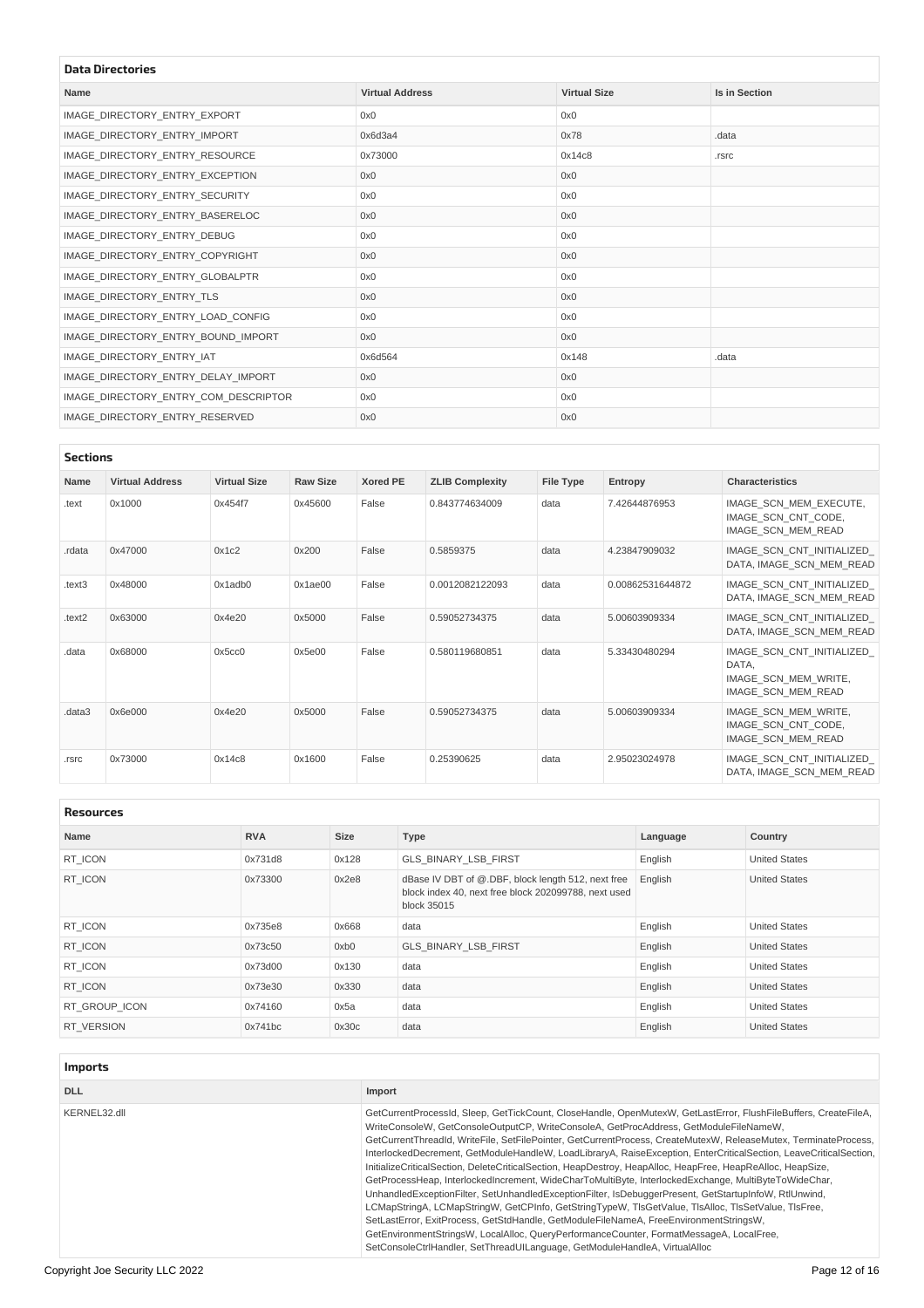| <b>DLL</b>   | Import                                                                                                                             |
|--------------|------------------------------------------------------------------------------------------------------------------------------------|
| USER32.dll   | LoadCursorA, GetForegroundWindow                                                                                                   |
| GDI32.dll    | GetEnhMetaFileA, RealizePalette, AddFontResourceW, GetEnhMetaFileW, StrokePath, SwapBuffers,<br>GetEnhMetaFileBits, GetStockObject |
| ADVAPI32.dll | RegOpenKeyW                                                                                                                        |
| IMM32.dll    | ImmDisableIME                                                                                                                      |

#### <span id="page-12-0"></span>**[Version](#page-12-5) Infos**

<span id="page-12-5"></span>

| <b>Description</b> | Data                                 |
|--------------------|--------------------------------------|
| LegalCopyright     | Copyright 1997-2017 Simon Tatham.    |
| InternalName       | <b>PSFTP</b>                         |
| FileVersion        | Release 0.68                         |
| CompanyName        | Simon Tatham                         |
| ProductName        | PuTTY suite                          |
| ProductVersion     | Release 0.68                         |
| FileDescription    | Command-line interactive SFTP client |
| OriginalFilename   | <b>PSFTP</b>                         |
| Translation        | 0x0809 0x04b0                        |
|                    |                                      |

#### <span id="page-12-1"></span>**[Possible](#page-12-6) Origin**

<span id="page-12-6"></span>

| -                              |                                  |     |
|--------------------------------|----------------------------------|-----|
| Language of compilation system | Country where language is spoken | Map |
| English                        | <b>United States</b>             |     |

<span id="page-12-7"></span><span id="page-12-3"></span><span id="page-12-2"></span>

#### <span id="page-12-4"></span>**TCP [Packets](#page-13-9)**

| Timestamp                           | <b>Source Port</b> | <b>Dest Port</b> | Source IP      | Dest IP         |
|-------------------------------------|--------------------|------------------|----------------|-----------------|
| Mar 10, 2022 10:52:56.089411974 CET | 49774              | 1512             | 192.168.2.5    | 172.104.87.236  |
| Mar 10, 2022 10:52:56.343377113 CET | 1512               | 49774            | 172.104.87.236 | 192.168.2.5     |
| Mar 10, 2022 10:52:56.931067944 CET | 49774              | 1512             | 192.168.2.5    | 172.104.87.236  |
| Mar 10, 2022 10:52:57.185810089 CET | 1512               | 49774            | 172.104.87.236 | 192.168.2.5     |
| Mar 10, 2022 10:52:57.821815968 CET | 49774              | 1512             | 192.168.2.5    | 172.104.87.236  |
| Mar 10, 2022 10:52:58.075697899 CET | 1512               | 49774            | 172.104.87.236 | 192.168.2.5     |
| Mar 10, 2022 10:52:58.217005014 CET | 49780              | 3388             | 192.168.2.5    | 111.230.104.169 |
| Mar 10, 2022 10:53:01.368940115 CET | 49780              | 3388             | 192.168.2.5    | 111.230.104.169 |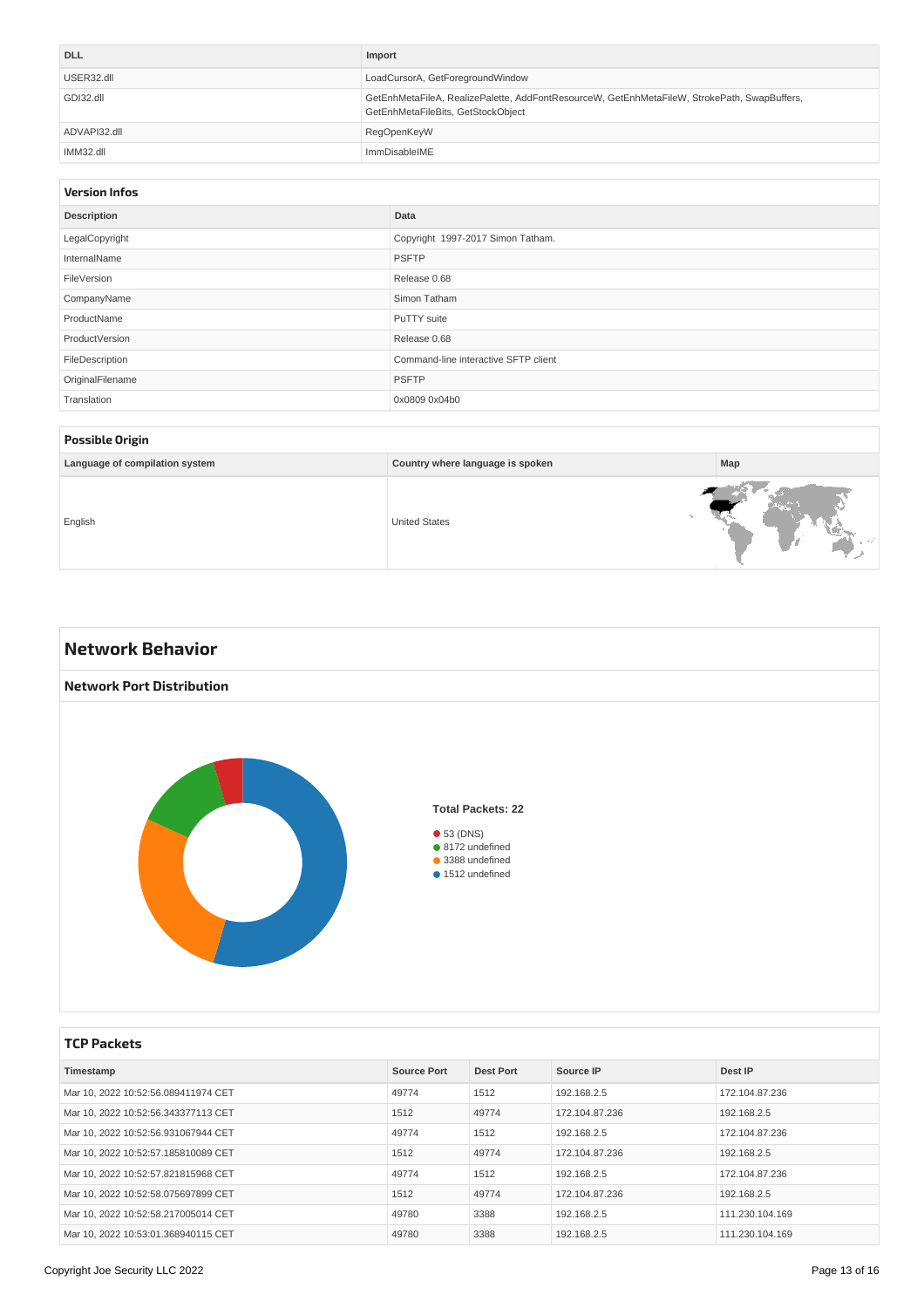<span id="page-13-9"></span><span id="page-13-8"></span>

| Timestamp                           | <b>Source Port</b> | <b>Dest Port</b> | Source IP      | Dest IP         |
|-------------------------------------|--------------------|------------------|----------------|-----------------|
| Mar 10, 2022 10:53:07.369541883 CET | 49780              | 3388             | 192.168.2.5    | 111.230.104.169 |
| Mar 10, 2022 10:53:19.499452114 CET | 49789              | 1512             | 192.168.2.5    | 103.199.16.245  |
| Mar 10, 2022 10:53:19.741199970 CET | 1512               | 49789            | 103.199.16.245 | 192.168.2.5     |
| Mar 10, 2022 10:53:20.370549917 CET | 49789              | 1512             | 192.168.2.5    | 103.199.16.245  |
| Mar 10, 2022 10:53:26.386729956 CET | 49789              | 1512             | 192.168.2.5    | 103.199.16.245  |
| Mar 10, 2022 10:53:38.523582935 CET | 49793              | 8172             | 192.168.2.5    | 123.206.58.135  |
| Mar 10, 2022 10:53:41.522963047 CET | 49793              | 8172             | 192.168.2.5    | 123.206.58.135  |
| Mar 10, 2022 10:53:47.523423910 CET | 49793              | 8172             | 192.168.2.5    | 123.206.58.135  |
| Mar 10, 2022 10:53:59.642584085 CET | 49795              | 1512             | 192.168.2.5    | 172.104.87.236  |
| Mar 10, 2022 10:53:59.909619093 CET | 1512               | 49795            | 172.104.87.236 | 192.168.2.5     |
| Mar 10, 2022 10:54:00.415230989 CET | 49795              | 1512             | 192.168.2.5    | 172.104.87.236  |
| Mar 10, 2022 10:54:00.682101965 CET | 1512               | 49795            | 172.104.87.236 | 192.168.2.5     |
| Mar 10, 2022 10:54:01.196469069 CET | 49795              | 1512             | 192.168.2.5    | 172.104.87.236  |
| Mar 10, 2022 10:54:01.463325024 CET | 1512               | 49795            | 172.104.87.236 | 192.168.2.5     |
| Mar 10, 2022 10:54:01.581051111 CET | 49796              | 3388             | 192.168.2.5    | 111.230.104.169 |
| Mar 10, 2022 10:54:04.587357998 CET | 49796              | 3388             | 192.168.2.5    | 111.230.104.169 |
| Mar 10, 2022 10:54:10.666049004 CET | 49796              | 3388             | 192.168.2.5    | 111.230.104.169 |
| Mar 10, 2022 10:54:22.799479961 CET | 49798              | 1512             | 192.168.2.5    | 103.199.16.245  |
| Mar 10, 2022 10:54:23.012582064 CET | 1512               | 49798            | 103.199.16.245 | 192.168.2.5     |
| Mar 10, 2022 10:54:23.526457071 CET | 49798              | 1512             | 192.168.2.5    | 103.199.16.245  |
| Mar 10, 2022 10:54:23.739654064 CET | 1512               | 49798            | 103.199.16.245 | 192.168.2.5     |
| Mar 10, 2022 10:54:24.245239019 CET | 49798              | 1512             | 192.168.2.5    | 103.199.16.245  |

<span id="page-13-10"></span><span id="page-13-0"></span>

| <b>UDP Packets</b>                  |                    |                  |             |         |  |  |  |
|-------------------------------------|--------------------|------------------|-------------|---------|--|--|--|
| Timestamp                           | <b>Source Port</b> | <b>Dest Port</b> | Source IP   | Dest IP |  |  |  |
| Mar 10, 2022 10:52:25.026051998 CET | 54322              | 53               | 192.168.2.5 | 8.8.8.8 |  |  |  |

### <span id="page-13-1"></span>**DNS [Queries](#page-13-11)**

<span id="page-13-11"></span>

| Timestamp                           | Source IP   | Dest IP | <b>Trans ID</b> | OP Code               | Name                             | Type           | <b>Class</b> |
|-------------------------------------|-------------|---------|-----------------|-----------------------|----------------------------------|----------------|--------------|
| Mar 10, 2022 10:52:25.026051998 CET | 192.168.2.5 | 8.8.8.8 | 0x26f6          | Standard query<br>(0) | store-images.s-<br>microsoft.com | A (IP address) | IN (0x0001)  |

#### <span id="page-13-2"></span>**DNS [Answers](#page-13-12)**

<span id="page-13-12"></span>

| Timestamp                              | Source IP | Dest IP     | <b>Trans ID</b> | <b>Reply Code</b> | Name                             | <b>CName</b>                                       | <b>Address</b> | Type                                | <b>Class</b>   |
|----------------------------------------|-----------|-------------|-----------------|-------------------|----------------------------------|----------------------------------------------------|----------------|-------------------------------------|----------------|
| Mar 10, 2022<br>10:52:25.047528982 CET | 8.8.8.8   | 192.168.2.5 | 0x26f6          | No error (0)      | store-images.s-<br>microsoft.com | store-images.s-<br>microsoft.com-<br>c.edgekey.net |                | <b>CNAME</b><br>(Canonical<br>name) | IN<br>(0x0001) |

## <span id="page-13-3"></span>**[Statistics](#page-13-13)**

<span id="page-13-13"></span>**⊘ No statistics**

# <span id="page-13-4"></span>**System [Behavior](#page-14-2)**

### <span id="page-13-7"></span><span id="page-13-5"></span>**[Analysis](#page-14-3) Process: ciao.exe** PID: **7040**, Parent PID: **5024**

<span id="page-13-6"></span>

| General                |                                  |
|------------------------|----------------------------------|
| Target ID:             |                                  |
| Start time:            | 10:52:31                         |
| Start date:            | 10/03/2022                       |
| Path:                  | C:\Users\user\Desktop\ciao.exe   |
| Wow64 process (32bit): | true                             |
| Commandline:           | "C:\Users\user\Desktop\ciao.exe" |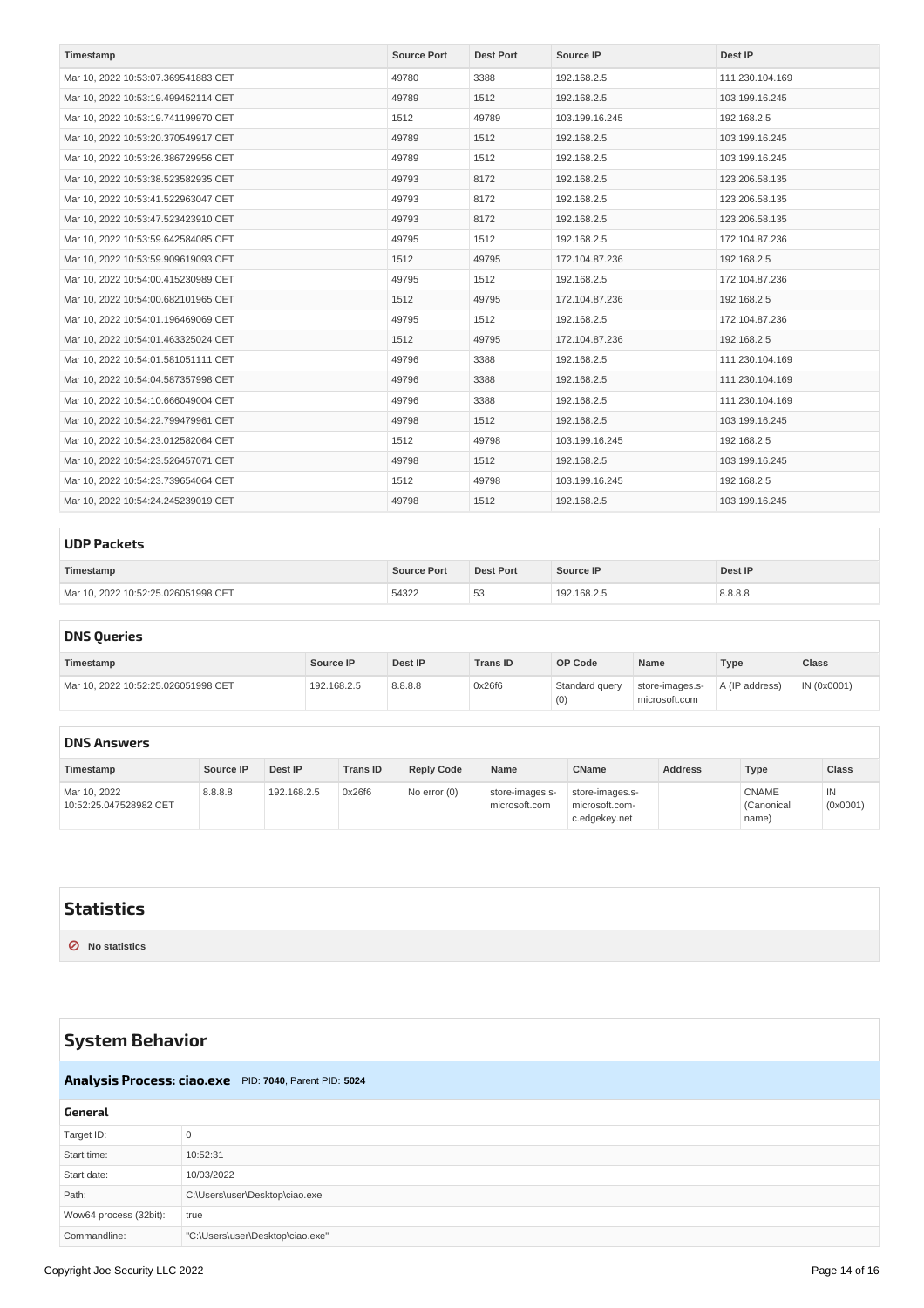<span id="page-14-4"></span><span id="page-14-3"></span><span id="page-14-2"></span>

| Imagebase:                       | 0x400000                                                                                                                                                                                                                                                                                                                                                                                                                                                                                                                                                                                                        |
|----------------------------------|-----------------------------------------------------------------------------------------------------------------------------------------------------------------------------------------------------------------------------------------------------------------------------------------------------------------------------------------------------------------------------------------------------------------------------------------------------------------------------------------------------------------------------------------------------------------------------------------------------------------|
| File size:                       | 466432 bytes                                                                                                                                                                                                                                                                                                                                                                                                                                                                                                                                                                                                    |
| MD5 hash:                        | 2950930FD9685A9A7D26C965C529B60F                                                                                                                                                                                                                                                                                                                                                                                                                                                                                                                                                                                |
| Has elevated privileges:         | true                                                                                                                                                                                                                                                                                                                                                                                                                                                                                                                                                                                                            |
| Has administrator<br>privileges: | true                                                                                                                                                                                                                                                                                                                                                                                                                                                                                                                                                                                                            |
| Programmed in:                   | $C, C++$ or other language                                                                                                                                                                                                                                                                                                                                                                                                                                                                                                                                                                                      |
| Yara matches:                    | • Rule: JoeSecurity Crypt, Description: Yara detected CryptOne packer, Source:<br>00000000.00000002.695331937.00000000021F0000.00000040.00000800.00020000.00000000.sdmp, Author: Joe Security<br>• Rule: JoeSecurity Dridex 1, Description: Yara detected Dridex unpacked file, Source:<br>00000000.00000002.695387453.0000000002240000.00000040.00000800.00020000.00000000.sdmp, Author: Joe Security<br>• Rule: JoeSecurity Dridex 1, Description: Yara detected Dridex unpacked file, Source:<br>00000000.00000002.694841619.0000000000400000.00000040.00000001.01000000.00000003.sdmp, Author: Joe Security |
| Reputation:                      | low                                                                                                                                                                                                                                                                                                                                                                                                                                                                                                                                                                                                             |

#### <span id="page-14-0"></span>**File [Activities](#page-14-5)**

<span id="page-14-6"></span><span id="page-14-5"></span><span id="page-14-1"></span>

| <b>File Created</b>                                           |                                                 |                   |                                                                                                       |                       |              |                       |                             |  |
|---------------------------------------------------------------|-------------------------------------------------|-------------------|-------------------------------------------------------------------------------------------------------|-----------------------|--------------|-----------------------|-----------------------------|--|
| <b>File Path</b>                                              | Access                                          | <b>Attributes</b> | <b>Options</b>                                                                                        | Completion            | Count        | <b>Source Address</b> | Symbol                      |  |
| C:\Users\user                                                 | read data or list<br>directory  <br>synchronize | device            | directory file  <br>synchronous io<br>non alert   open<br>for backup ident<br>  open reparse<br>point | object name collision | $\mathbf{1}$ | 43390E                | <b>HttpSendRe</b><br>questW |  |
| C:\Users\user\AppData\Local                                   | read data or list<br>directory  <br>synchronize | device            | directory file  <br>synchronous io<br>non alert   open<br>for backup ident<br>  open reparse<br>point | object name collision | $\mathbf{1}$ | 43390E                | HttpSendRe<br>questW        |  |
| C:\Users\user\AppData\Local\Mi<br>crosoft\Windows\INetCache   | read data or list<br>directory  <br>synchronize | device            | directory file  <br>synchronous io<br>non alert   open<br>for backup ident<br>  open reparse<br>point | object name collision | $\mathbf 1$  | 43390E                | HttpSendRe<br>questW        |  |
| C:\Users\user                                                 | read data or list<br>directory  <br>synchronize | device            | directory file  <br>synchronous io<br>non alert   open<br>for backup ident<br>  open reparse<br>point | object name collision | $\mathbf{1}$ | 43390E                | HttpSendRe<br>questW        |  |
| C:\Users\user\AppData\Local                                   | read data or list<br>directory  <br>synchronize | device            | directory file  <br>synchronous io<br>non alert   open<br>for backup ident<br>  open reparse<br>point | object name collision | $1\,$        | 43390E                | HttpSendRe<br>questW        |  |
| C:\Users\user\AppData\Local\Mi<br>crosoft\Windows\INetCookies | read data or list<br>directory  <br>synchronize | device            | directory file  <br>synchronous io<br>non alert   open<br>for backup ident<br>  open reparse<br>point | object name collision | $\mathbf{1}$ | 43390E                | HttpSendRe<br>questW        |  |
| C:\Users\user                                                 | read data or list<br>directory  <br>synchronize | device            | directory file  <br>synchronous io<br>non alert   open<br>for backup ident<br>  open reparse<br>point | object name collision | $1\,$        | 43390E                | HttpSendRe<br>questW        |  |
| C:\Users\user\AppData\Local                                   | read data or list<br>directory  <br>synchronize | device            | directory file  <br>synchronous io<br>non alert   open<br>for backup ident<br>  open reparse<br>point | object name collision | $\mathbf{1}$ | 43390E                | HttpSendRe<br>questW        |  |
| C:\Users\user\AppData\Local\Mi<br>crosoft\Windows\INetCookies | read data or list<br>directory  <br>synchronize | device            | directory file  <br>synchronous io<br>non alert   open<br>for backup ident<br>  open reparse<br>point | object name collision | $1\,$        | 43390E                | HttpSendRe<br>questW        |  |
| C:\Users\user                                                 | read data or list<br>directory  <br>synchronize | device            | directory file  <br>synchronous io<br>non alert   open<br>for backup ident<br>  open reparse<br>point | object name collision | $\mathbf{1}$ | 43390E                | HttpSendRe<br>questW        |  |